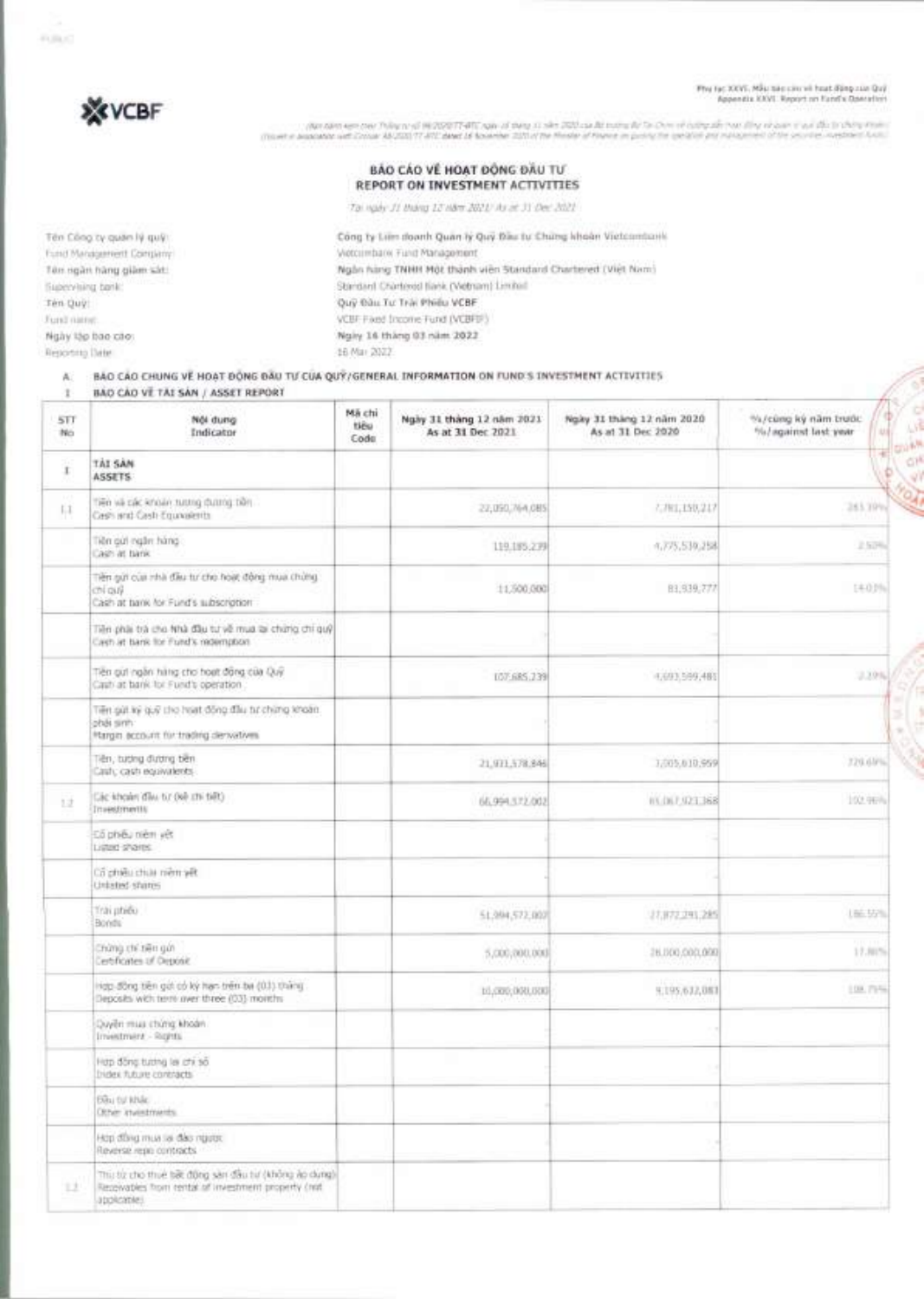| 5TT<br>No   | Nội dung<br><b>Indicator</b>                                                                                                                                                              | Má chi<br>tiou<br>Code | Ngày 31 tháng 12 năm 2021<br>As at 31 Dec 2021 | Ngiry 31 tháng 12 năm 2020<br>As at 31 Dec 2020 | %/cùng kỳ năm trước<br>% / against last year |
|-------------|-------------------------------------------------------------------------------------------------------------------------------------------------------------------------------------------|------------------------|------------------------------------------------|-------------------------------------------------|----------------------------------------------|
| $1 - 1$     | LS tur, trai tur dutit inhan<br>Ductiond, Coupon receivables                                                                                                                              |                        | 1,602,368,398                                  | 892,719,179                                     | 166.44%                                      |
|             | Phái thu cổ túc<br>Dividend reservatives                                                                                                                                                  |                        |                                                |                                                 |                                              |
|             | Phải thu trừ nic<br>TOURIST THY HUSBERY                                                                                                                                                   |                        | 1,602,366,396                                  | 962,719,179                                     | 100.44%                                      |
| 15          | Lãi duce nhân.<br>Interest incovables                                                                                                                                                     |                        | 266,347,04%                                    | 1,472,931,838                                   | 10,77%                                       |
|             | Phairthu illi tiên giới<br>Interest, receivable from bank deposits                                                                                                                        |                        | IR2,210,959                                    | 86,219,500                                      | 211.33%                                      |
|             | that thu rilli ching chi tiến qui.<br>Interest receivable from Certificates of Deposit.                                                                                                   |                        | B4.136.986                                     | 2, 396, 712, 338                                | 3.53%                                        |
|             | Prve thu se high diling must lei dao ngubb.<br>Interest receivable from reverse repo contracts.                                                                                           |                        |                                                |                                                 |                                              |
| 16          | Tiên ban bốt động san chở thu (không lự dung).<br>luul Estate Proceeds Receivables (not applicale)                                                                                        |                        |                                                |                                                 |                                              |
| 17          | Tiên bận chứng khoản chở thư<br>Securities Trading Receivables                                                                                                                            |                        |                                                |                                                 |                                              |
| EB          | Die known phie tru knie.<br>Other Receivables                                                                                                                                             |                        |                                                |                                                 |                                              |
|             | Du phòng giàm già tài săn mận thế chấp<br>Imparment of devaluation of pledged assets                                                                                                      |                        |                                                |                                                 |                                              |
|             | but priong ind phall thu kho do.<br>Provision for doubtful deltt                                                                                                                          |                        |                                                |                                                 |                                              |
|             | Cac khoan pha: thu khiic<br>Other Receivables                                                                                                                                             |                        |                                                |                                                 |                                              |
| 19          | Cite the sales kinke.<br><b>Cenye Assets</b>                                                                                                                                              |                        |                                                |                                                 |                                              |
| 1.10        | TONG TAI SAN<br>TOTAL ASSETS                                                                                                                                                              |                        | 90,914,052,430                                 | 76,284,724,592                                  | 119,18%                                      |
| $_{\rm II}$ | NO.<br>LIABILITIES.                                                                                                                                                                       |                        |                                                |                                                 |                                              |
| 11.1        | iên phải thanh toàn mua bất đồng sản (không áp.<br>thesit<br>Real Estate Trading Payables (not applicable)                                                                                |                        |                                                |                                                 |                                              |
| 北边          | Tiên phải thanh toàn mua chưng khoản.<br>Securities Trading Payables                                                                                                                      |                        |                                                |                                                 |                                              |
| 灶头          | Cac kholm phis tra khác<br>Other Payables                                                                                                                                                 |                        | 571,490,82%                                    | 311,266,887                                     | <b>56.00%</b>                                |
|             | Phái trá nhà đầu tư<br>Payables to investors:                                                                                                                                             |                        | 11,500,000                                     | 81,938,777                                      | 14.03%                                       |
|             | Phải trà cho nhà đầu từ cho mua chứng chỉ quỹ.<br>Subscription Pending allistment.                                                                                                        |                        | 11,500,000                                     | 社会施力院                                           | 14.07%                                       |
|             | Phải trà nhà đầu tự trên tài sản giữ hồ<br>Payables to investors for investment bought on twhilf                                                                                          |                        |                                                |                                                 |                                              |
|             | Phải trà nhà đầu tự trên có tực đã thu<br>Payables to investors for collected dividend                                                                                                    |                        |                                                |                                                 |                                              |
|             | Thật Triề cho Nhà đầu tư về man lài chứng chỉ quỹ<br>Redemption payable to annextors.                                                                                                     |                        |                                                |                                                 |                                              |
|             | Thuế và các khoản phải nộp Nhà mước<br>Tax payables and obligations to the State Budget                                                                                                   |                        | 2,022,793                                      | 336,942                                         | 603 92%                                      |
|             | Phili trò phi phát hành, mus là chimp chi quỹ cho Bei<br>lý phân ghối và Công từ quân lý quố<br>Subscription and Redemption fee payable to:<br>distributors and flund Management Company. |                        | 8,820,064                                      | 8,609,375                                       | 192.45%                                      |
|             | Phát tra thu rinilip cho nhà đầu tư<br>Trictimis playable to investors                                                                                                                    |                        |                                                |                                                 |                                              |
|             | Phili trà thù lao Ban dai diện quỹ<br>Remuneration Poyable to Fund's Board of<br>Representatives                                                                                          |                        |                                                |                                                 |                                              |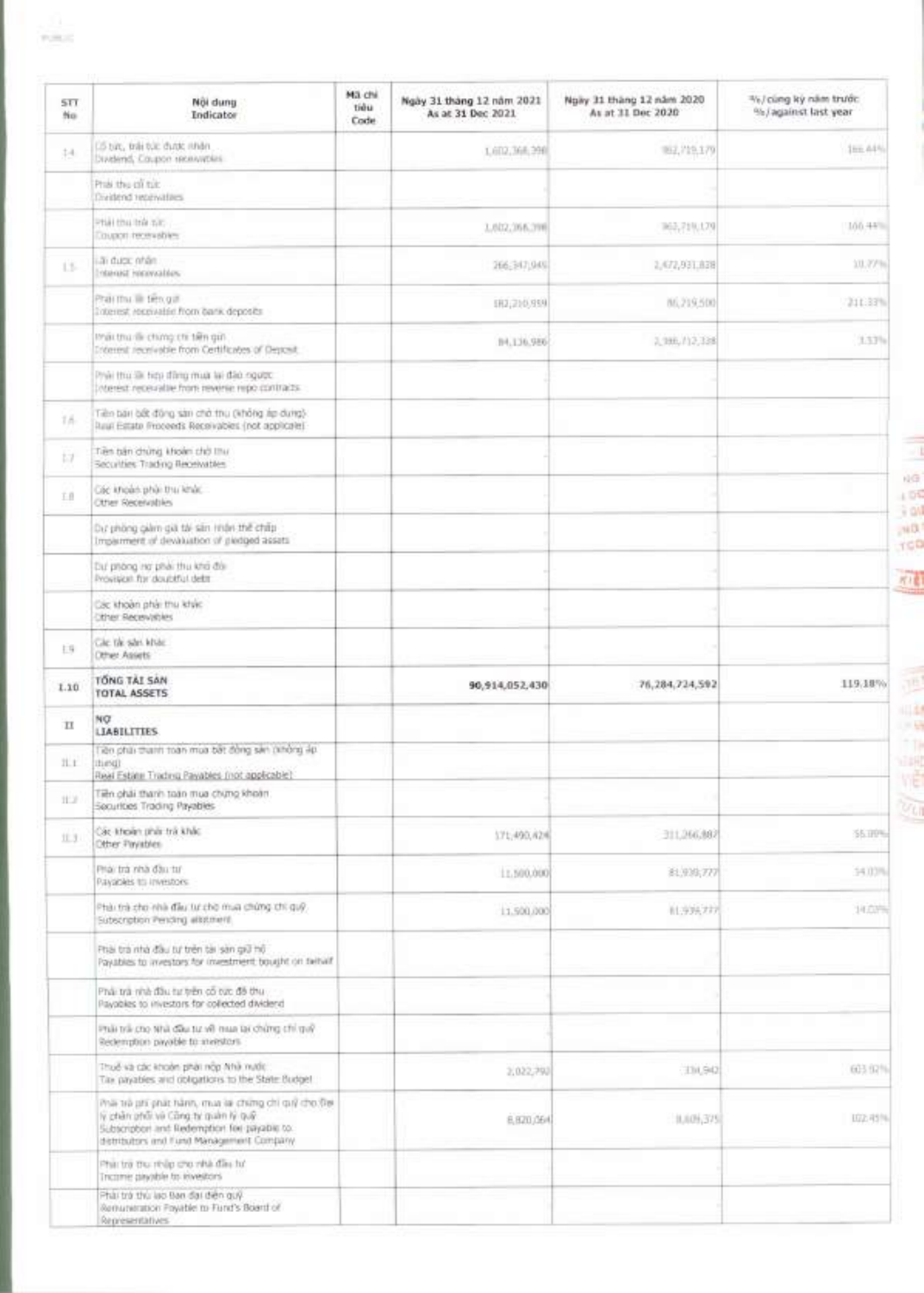$\bar{\tau}$ 

| STT<br>No | Nói dung<br>Indicator                                                                                                                                                             | Má chi<br>tiêu<br>Code | Ngày 31 tháng 12 năm 2021<br>As at 31 Dec 2021 | Ngày 31 tháng 12 năm 2020<br>As at 31 Dec 2020 | %/cùng kỳ năm trước<br>%/against last year |
|-----------|-----------------------------------------------------------------------------------------------------------------------------------------------------------------------------------|------------------------|------------------------------------------------|------------------------------------------------|--------------------------------------------|
|           | Phải trởi phí quân lý cho cộng ty quân lý quố.<br>Hanagement fee payable                                                                                                          |                        | 7,777,568                                      | 6, 162, 793                                    | 121.45%                                    |
|           | With the claim into an alant<br>Fund Administration fee payable                                                                                                                   |                        | 19,800,000                                     | 19.800,000                                     | 2001007%                                   |
|           | má trà phí gan sát<br>Susannacity service fee payable                                                                                                                             |                        | 19,800,0018                                    | 1% BIANDOO                                     | 100.00%                                    |
|           | Phi-giao dich<br>Transaction fee-                                                                                                                                                 |                        |                                                |                                                |                                            |
|           | ibig idml ndi san ikiri<br>tholerage fee payable.                                                                                                                                 |                        |                                                |                                                |                                            |
|           | itsa trà phi phật hành thanh toạn trì trír chứng khoản.<br>Clearing Settlement fire payable:                                                                                      |                        |                                                |                                                |                                            |
|           | Trich trudic phi lutu ký ták sén Quỹ mớ<br>Accrued expense for Custodian fee                                                                                                      |                        | 18,220,000                                     | 16,220,000                                     | 130.00%                                    |
|           | Thi lutu kỳ - bào quân tin sàn<br>Custodian service - Safe Custody Pee                                                                                                            |                        | 18,000,000                                     | 18.000.000                                     | 100.00%                                    |
|           | Phillup ky - gues dich chứng khoản<br>Custoslan service - Tramaschen foie                                                                                                         |                        | 220,000                                        | 220,000                                        | 100.00%                                    |
|           | Phi lưu kỳ cho chứng khoản cơ sở, phi quân lý vị thê<br>và tài sản phái sinh trà cho VSD<br>Custodian service - Depository fee, Position and<br>Hargin management fee pold to VSD |                        |                                                |                                                |                                            |
|           | Ptuli trè phi kiêm tpân<br>Audit fee pavable                                                                                                                                      |                        | 72,600,000                                     | 145,200,000                                    | 50.00%<br>1.1174                           |
|           | Phật trà phi họp đại hội thường mên<br>Ceneral medong copense payable                                                                                                             |                        |                                                |                                                | <b>UAU</b><br>1041                         |
|           | Phái ba phí báo cáo thường mért.<br>Annual report fee payable                                                                                                                     |                        |                                                |                                                | 三头科片                                       |
|           | Phái trá phí dich vụ đại lý chuyển nhường<br>Transfer Agency fee payable                                                                                                          |                        | 11,000,000                                     | 11.100.000                                     | 100.00%                                    |
|           | Dư chi phí tình giá trị tài sân ròng tham chiều ((NAV)<br>(TO HOSE<br>Servical fee payable to HOSE for calculating INAV                                                           |                        |                                                |                                                |                                            |
|           | Dự chi phi cấp quyền sử dụng chỉ số cho HOSE<br>Authorising index service fee payable to HOSE.                                                                                    |                        |                                                |                                                | um.                                        |
|           | Pride typ khác.<br>Other payables                                                                                                                                                 |                        |                                                |                                                | PH 216<br>非正向                              |
|           | Phát trá phí báo giá<br>Phoe feed fee payable                                                                                                                                     |                        |                                                |                                                | (AM)                                       |
|           | Trích trước phi công tác, họp của tan đại diễn<br>Accrued expense for Fund's Board of Representatives<br>traveling, meeting                                                       |                        |                                                |                                                | ERS                                        |
|           | Trịch trước giái quan lý thường mân trà UBCKNN<br>Accrued expense for Annual Management Fee pay to<br>550                                                                         |                        |                                                |                                                |                                            |
|           | Phài trà: Khác<br>Other payables                                                                                                                                                  |                        |                                                |                                                |                                            |
|           | Vay ngân han - hợp đồng repo-<br>Short-term lowrs - Repo contracts                                                                                                                |                        |                                                |                                                |                                            |
|           | Gốc hợp động repo<br>Principal of repo contracts                                                                                                                                  |                        |                                                |                                                |                                            |
|           | Trich truck Gr vay eight han<br>Accrued Interest Expense                                                                                                                          |                        |                                                |                                                |                                            |
|           | Gốc vay ngăn han-<br>Principal of Short-benn keens:                                                                                                                               |                        |                                                |                                                |                                            |
| IL4       | TONG NO<br>TOTAL LIABILITIES                                                                                                                                                      |                        | 171,490,424                                    | 311,266,887                                    | 55.09%                                     |
|           | Tai san rong của Quỹ ( = 1.10 - 11.4)<br>Net Asset Vakin ( = 1.30 - 11.4)                                                                                                         |                        | 90,742,562,006                                 | 25,073,457,7000                                | 110.4456                                   |

 $0.3$ 

*M)/*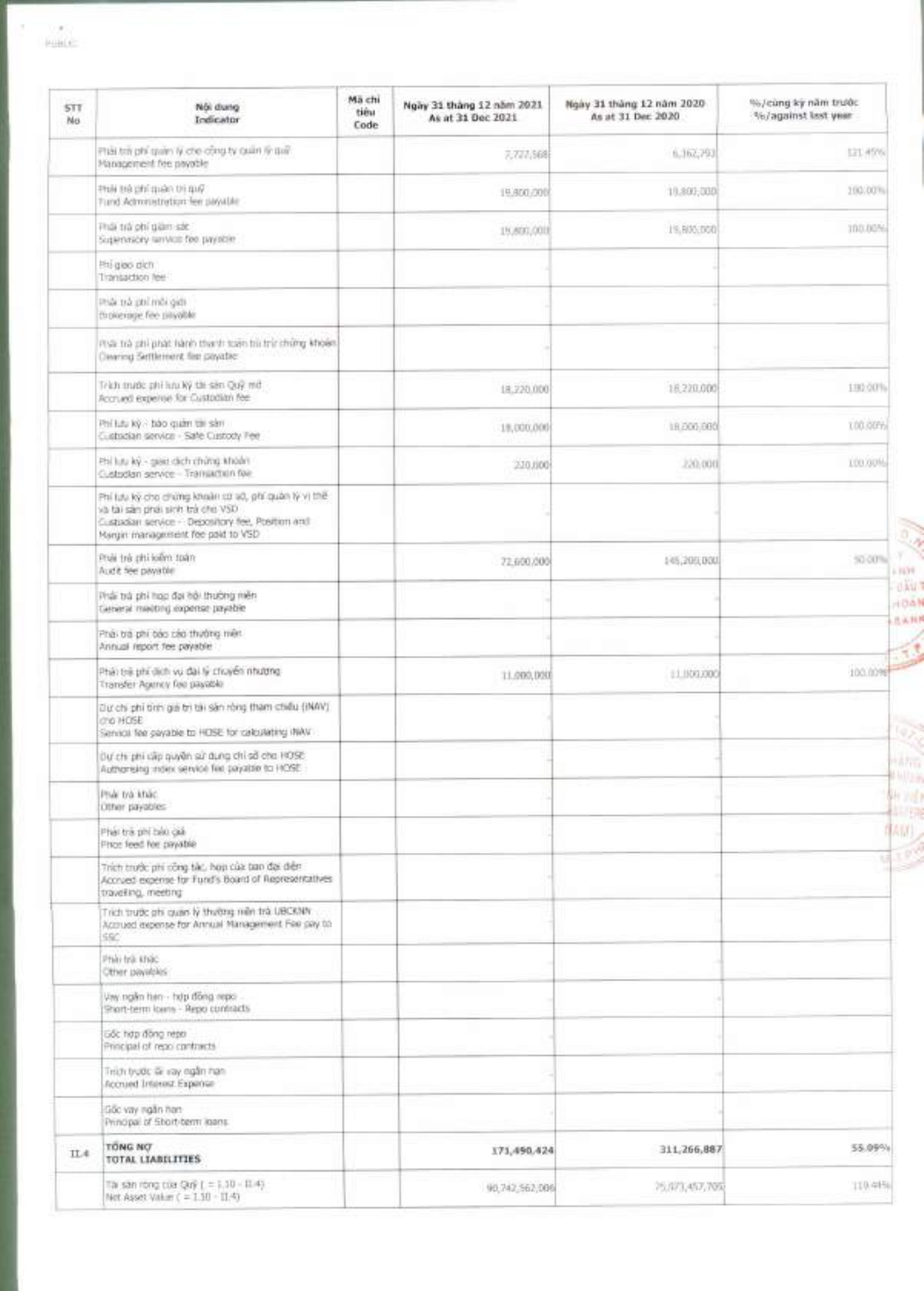|  |  | ٠ |  |
|--|--|---|--|
|  |  |   |  |
|  |  |   |  |
|  |  |   |  |
|  |  |   |  |
|  |  |   |  |
|  |  |   |  |

| STT.<br>No | Noi dung<br>Indicator                                                              | Ma chi<br>tiêu<br>Code | Ngày 31 tháng 12 năm 2021<br>As at 31 Dec 2021 | Ngày 31 tháng 12 năm 2020<br>As at 31 Dec 2020 | %/cung ky nam truttic<br>Shi against last year |
|------------|------------------------------------------------------------------------------------|------------------------|------------------------------------------------|------------------------------------------------|------------------------------------------------|
|            | Tong số chứng chi guy đang lưu hành<br>Total Outstanding Fund Certificates.        |                        | 7,937,677.65                                   | 7,011,703.70                                   | 113.31%                                        |
|            | The iro product Min nint prior new rise of<br>Net Asset Value per Fund Certificate |                        | 11,431.87                                      | 10.636.00                                      | 195.50%                                        |

## Dại tiện có thầm quyền của Ngân hàng giảm sát





Ngân hàng TNHH MTV Standard Chartered (Việt Nam) Bùi Thi Huyền Trang

Phò phòng Dich vụ Quân th và Gián sắt Quỹ



Phá Tổng Giên Đấc



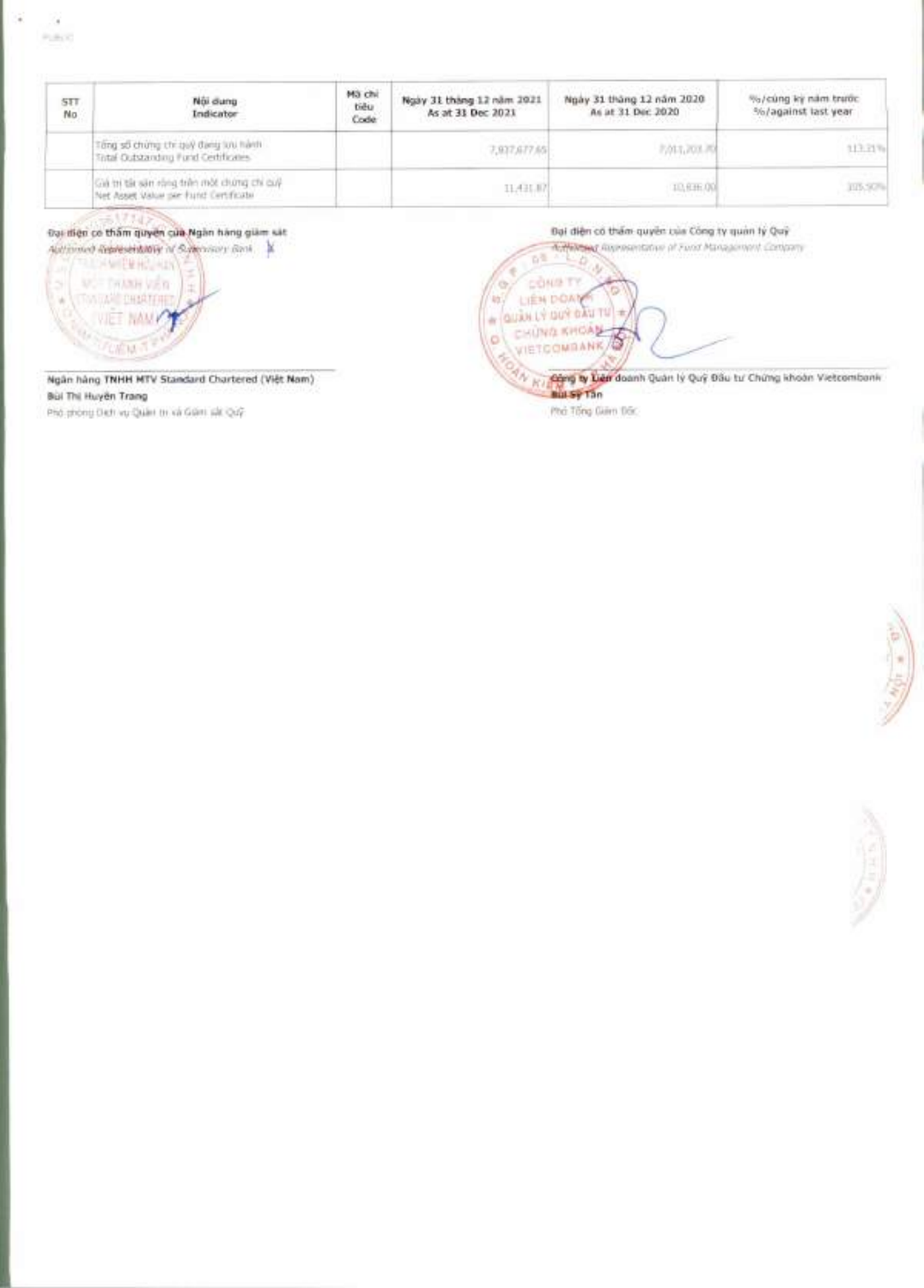**Phu luc XXVI. MAu boo coo ve hoot dOng cue Qui% Appendix XXVI. Report on Fund's Operation** 

003333

**Bearing** 



http://www.kind.thing.to/36/05/07/17-87C.ope/16 Ming.11-NM 2020 call ID triding 8/12 Chan in millig 45/ http://www.texture.org/www.texture.com/article/interaction/article/interaction/article/interaction/article/interaction

### **BAO CAO VE HOAT DONG DAU TUj REPORT ON INVESTMENT ACTIVITIES**

Nam 2021/ Year 2021

**Tên Công ty quân lý quý:** Fund Management Company: **Ten ngan hang giam sat:**  Supervising bank: **Ten Quy:**  Fund name: **Ngay lap ban cat):**  Reporting Date:

**Cong ty Lien doanh Quan ly Qui Dau W Chang khoan Vietcombank**  Vietcombank Fund Management **Ngan hang TNHH Mgt thanh vien Standard Chartered (Viet Nam)**  Standard Chartered Bank (Vietnam) Limited **Quji Oau Tu'Trai Phieu VCBF**  VCBF Fixed Income Fund (VCBFIF) **Ngay 16 thing 03 nam 2022**  16 Mar 2022

## **A. BAO** cAo **CHUNG Ve HOAT BONG** DAU TO **CUA QUWGENEFtAL INFORMATION ON FUND'S INVESTMENT ACTIVITIES**

#### **BÁO CÁO KẾT QUÁ HOẠT ĐỘNG / PROFIT AND LOSS REPORT**  $\rm II$

| А.<br>$_{11}$ | BÃO CÃO CHUNG VE HOAT ĐỘNG ĐẦU TƯ CỦA QUÝ/GENERAL INFORMATION ON FUND'S INVESTMENT ACTIVITIES<br>BÁO CÁO KÉT QUÁ HOAT ĐỘNG / PROFIT AND LOSS REPORT                                                                                                       |                     |                              |                       |                                                            |
|---------------|-----------------------------------------------------------------------------------------------------------------------------------------------------------------------------------------------------------------------------------------------------------|---------------------|------------------------------|-----------------------|------------------------------------------------------------|
| STT<br>No     | Nói dung<br>Indicator                                                                                                                                                                                                                                     | Mã chi tiêu<br>Code | Näm 2021<br><b>Year 2021</b> | Näm 2020<br>Year 2020 | Lũy kẻ từ đầu năm<br>Accumulated from<br>beginning of year |
| $\mathbf I$   | Thu nhập từ hoạt động đầu tư<br><b>Income from Investment Activities</b>                                                                                                                                                                                  |                     | 6.157,726.960                | 5,703,897,100         | 6,157,726,960                                              |
| t.            | Thu từ bất động sản cho thuê (không áp dụng)<br>Income from rental property (not applicable)                                                                                                                                                              |                     |                              |                       |                                                            |
| ÿ             | Cổ tức, trải túc được nhận<br>Dividend income, interest income from bonds                                                                                                                                                                                 |                     | 3,514,185,254                | 2, 287, 889, 071      | 1,514,185,254                                              |
|               | Cổ tức được nhân<br>Dividends income                                                                                                                                                                                                                      |                     |                              |                       |                                                            |
|               | Trái túc duos: nhận<br>Imported: income from bonds                                                                                                                                                                                                        |                     | 3,514,185,254                | 2,787,889,071         | 3,514,185,254                                              |
| 3             | Lãi dước nhân<br>Interest income                                                                                                                                                                                                                          |                     | 2,643,541,706                | 2.916.008.029         | 2.843.341.706                                              |
|               | Lài tiến giới ngân hàng<br>Interest income from bank deposits                                                                                                                                                                                             |                     | 1:010.240,336                | 456.323,099           | 1,010,240,336                                              |
|               | Lài chứng chi tiền gút<br>Interest income from Certificates of Deposit                                                                                                                                                                                    |                     | 1,633,301,370                | 2.459.684.930         | 1.633.301.370                                              |
|               | Lãi hợp đồng mua lại đảo ngược<br>Interest income from noverse repo contracts                                                                                                                                                                             |                     |                              |                       |                                                            |
| 详             | Các khuán thu nhập khác<br>Other incomes.                                                                                                                                                                                                                 |                     |                              |                       |                                                            |
|               | Thu map knec ve day tu<br>Other investment incomes                                                                                                                                                                                                        |                     |                              |                       |                                                            |
|               | Thy mile khile<br>Other incomes                                                                                                                                                                                                                           |                     |                              |                       |                                                            |
|               | Chi phi du phòng ng phái thu khó đội về cổ túc, tiên lãi<br>và xú yì tấn thất nơ phái thu khó đời về cổ cức, tiên lêi<br>Provision expanse for bad debts from dividends, interest<br>income and written off bad debts from dividends, interest<br>inconne |                     |                              |                       |                                                            |
| 11            | Chi phi<br><b>Expenses</b>                                                                                                                                                                                                                                |                     | 1,227,727,731                | 1,432,461,683         | 1,227,727,731                                              |
| E.            | On phi quên lý trá cho Công ty quân lý quỹ<br>Management Fee paid to Fund Management Company                                                                                                                                                              |                     | 16.021.258                   | 342,749,073           | 96,021,258                                                 |
| z             | Chi phi lưu kỳ, giám sát trẻ cho Ngân hàng Giám sát/VSD<br>Custody fee. Supervising fee paid to Supervising<br>Barik/VSD                                                                                                                                  |                     | 457,705,691                  | 441,756,736           | 457,705.691                                                |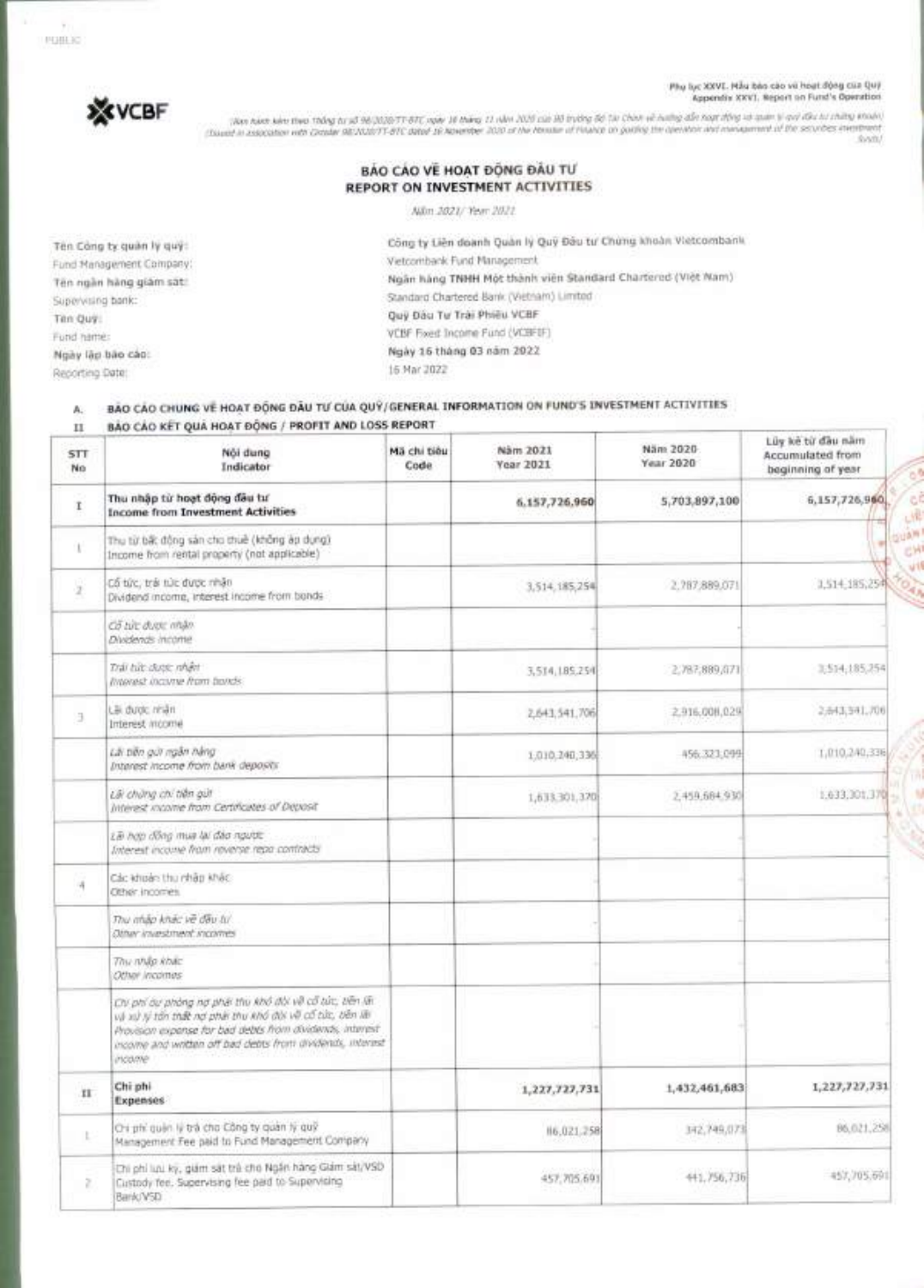| STT.<br>No | Nội dung<br>Indicator                                                                                                                                                                                                                                                                                                                                                                                                                                                                                                                                                                | Mã chi tiêu<br>Code | Näm 2021<br>Year 2021 | Nám 2020<br>Year 2020 | Lũy kế từ đầu năm<br>Accumulated from<br>beginning of year |
|------------|--------------------------------------------------------------------------------------------------------------------------------------------------------------------------------------------------------------------------------------------------------------------------------------------------------------------------------------------------------------------------------------------------------------------------------------------------------------------------------------------------------------------------------------------------------------------------------------|---------------------|-----------------------|-----------------------|------------------------------------------------------------|
|            | Chi phi dich vụ lưu kỳ - bảo quán tải sản<br>Costadian service - Safe Custody Fee                                                                                                                                                                                                                                                                                                                                                                                                                                                                                                    |                     | 216,000,000           | 209,000,000           | 216,006,000                                                |
|            | Chi phi dịch vụ lưu kỳ - giao dịch chứng khoản<br>Custodian service - Transaction fee-                                                                                                                                                                                                                                                                                                                                                                                                                                                                                               |                     | 3,520,000             | 2,420,000             | 3,520,000                                                  |
|            | Chi phí dịch vụ lưu kỳ cho chứng khoản cơ sở, phí quân<br>If yo that was rain pinali sonn tra cho VSD<br>Custaglan service - Depository fee, Position and Margin<br>management fee paid to VSD                                                                                                                                                                                                                                                                                                                                                                                       |                     | 585,691               | 436.736               | 585.691                                                    |
|            | Chi phi glam sat<br>Supervisory fine                                                                                                                                                                                                                                                                                                                                                                                                                                                                                                                                                 |                     | 237,600,000           | 229,900,000           | 237,600,000                                                |
| 蛋          | Chi phí quân trị quỹ và các chi phí khác mà công ty quân<br>lý quỹ trà cho tổ chức cung cấp dịch vụ có liên quân<br>Fund Administration Fee, and other fees paid to relevint<br>Fund's service providers                                                                                                                                                                                                                                                                                                                                                                             |                     | 169.600:000           | 349,800,000           | 369,600,000                                                |
|            | On phi quan tri Qui.<br>Fund Administration Fee                                                                                                                                                                                                                                                                                                                                                                                                                                                                                                                                      |                     | 237,600,000           | 217,880,000           | 237,600,000                                                |
|            | Du phi dich is Dai IV Chuyển nhượng<br>Transfer Agency Fee-                                                                                                                                                                                                                                                                                                                                                                                                                                                                                                                          |                     | 132,000,000           | 137,000,000           | 132,000,000                                                |
| 4          | Chi phí dịch vụ quản lý bất động sản (không áp dụng)<br>Real Estate Management Service fee (not applicable)                                                                                                                                                                                                                                                                                                                                                                                                                                                                          |                     |                       |                       |                                                            |
| s          | Chi phí dịch vụ định giả bất động sản (không áp dụng)<br>Real estate valuation service fees (not applicable)                                                                                                                                                                                                                                                                                                                                                                                                                                                                         |                     |                       |                       |                                                            |
| 6          | Chi phí kiểm toán trà cho tổ chức kiểm toán<br>Audit fee                                                                                                                                                                                                                                                                                                                                                                                                                                                                                                                             |                     | 145,200,000           | 145,200,000           | 145,200,000                                                |
| F.         | Chi phí dịch vụ tư vấn pháp lý, đích vụ báo giá và các<br>dịch vụ hợp lý khác, thù lào trà cho ban đại diện quỹ<br>Legal consultancy expenses, price feed fee, other valid<br>expenses, romuneration paid to Fund's Board of<br>Recresentatives                                                                                                                                                                                                                                                                                                                                      |                     | 120.000.000           | 120,000,000           | 120,000,000                                                |
|            | Thủ làu Ban đại điện Quỹ.<br>Remuneration of Fund's Board of Representatives                                                                                                                                                                                                                                                                                                                                                                                                                                                                                                         |                     | 120,000,000           | 120,000,000           | 120,000,000                                                |
|            | Chi phi cung cấp bào giá chúng khoán<br>Price feed fee                                                                                                                                                                                                                                                                                                                                                                                                                                                                                                                               |                     |                       |                       |                                                            |
|            | Chi phi dich vu tu' van phap ly<br>Lisal consultancy expenses                                                                                                                                                                                                                                                                                                                                                                                                                                                                                                                        |                     |                       |                       |                                                            |
| 音          | Chi phí dự thào, in ân, gửi bản cáo bạch, bản cáo bạch<br>tóm tắt, bào cảo tài chính, xác nhân giao dịch, sao kẻ tài<br>khoản và các tài liệu khác cho nhà đầu tư, chỉ phí công<br>bố thông tin của quỹ; chi phi tổ chức hop đại hội nhà đầu<br>tư, ban đại diễn quy<br>Fee for drafting, printing, distribution of prospectus,<br>summarised prospectus, financial statements, transaction<br>confirmations, account statements and other documents<br>to investors; information disclosure fee; fee for<br>organising annual general meeting, board of<br>representatives meeting. |                     | 21,719,539            | 19,288,240            | 21,719,539                                                 |
|            | Chi phi hop Dai ha Quy<br>Meeting expenses:                                                                                                                                                                                                                                                                                                                                                                                                                                                                                                                                          |                     | 20,936,873            | 19,288,290            | 20,936,873                                                 |
|            | Chi phi bác cáp thường niên<br>Annual report expenses                                                                                                                                                                                                                                                                                                                                                                                                                                                                                                                                |                     |                       |                       |                                                            |
|            | Chi phi hạp, công tác của Ban đại thên<br>Fund's Board of Representatives manting, travelling<br><b>BURGES</b>                                                                                                                                                                                                                                                                                                                                                                                                                                                                       |                     | 782,666               |                       | 702,666                                                    |
|            | Chi phi công bố thông tin của Quỹ<br>Expenses of information disclosure of the Fund-                                                                                                                                                                                                                                                                                                                                                                                                                                                                                                 |                     |                       |                       |                                                            |
|            | Chi phi thiệt kế, in ấn, gọi thư<br>Designing, printing, posting experises                                                                                                                                                                                                                                                                                                                                                                                                                                                                                                           |                     |                       |                       |                                                            |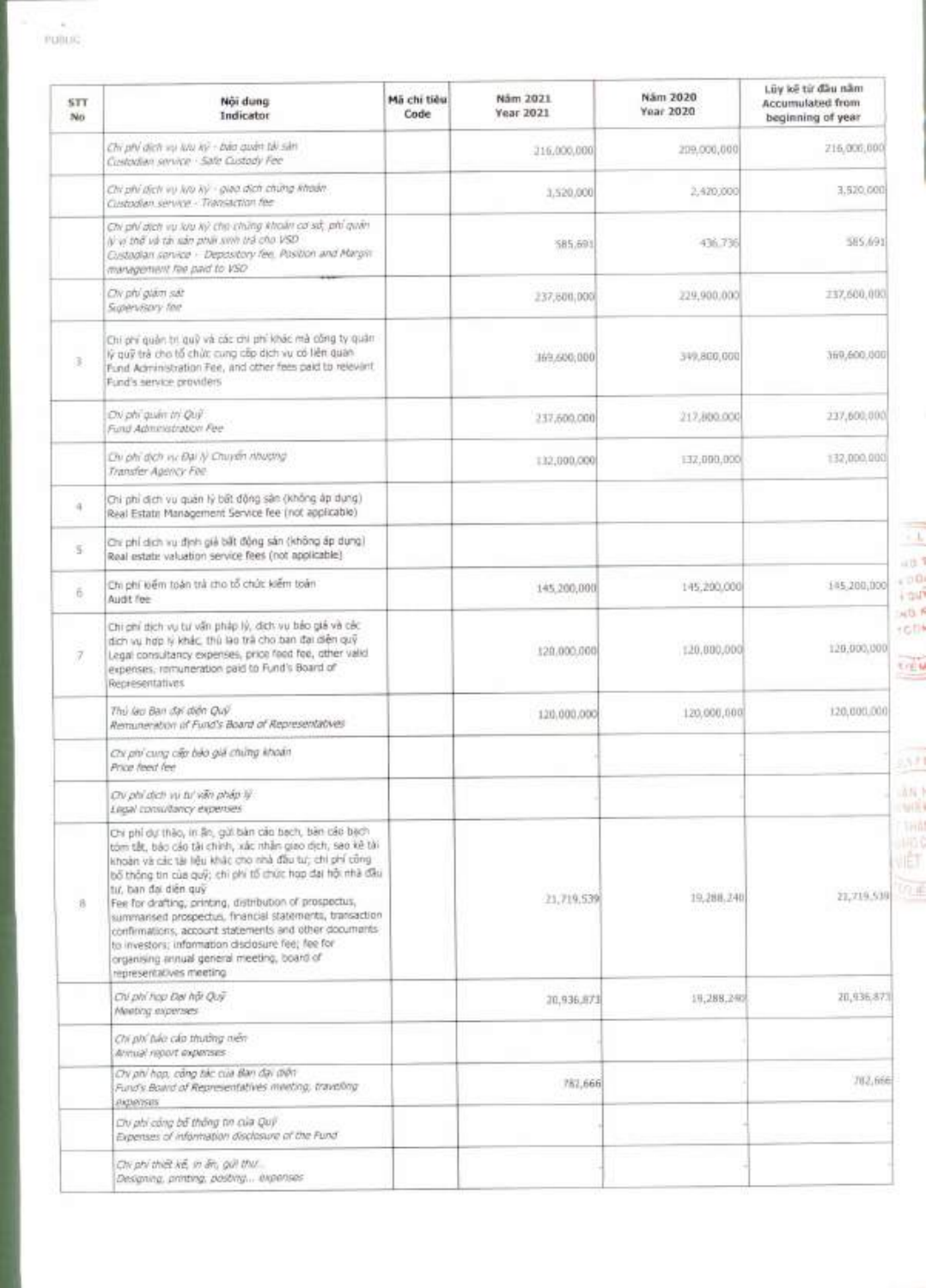×

| <b>STT</b><br>No | Not dung<br>Indicator                                                                                                                                                                                       | Mã chi tiêu<br>Code | Näm 2021<br>Year 2021 | Näm 2020<br>Year 2020 | Lüy kê bi dâu năm<br><b>Accumulated from</b><br>beginning of year |
|------------------|-------------------------------------------------------------------------------------------------------------------------------------------------------------------------------------------------------------|---------------------|-----------------------|-----------------------|-------------------------------------------------------------------|
| 9.               | Chi phi liên quan đần thực hiện các giao dịch tài sản của<br>Quỹ<br>Expenses related to exacution of Fund's asset transactions                                                                              |                     | 13.076,790            | 2,580,566             | 13,070,790                                                        |
|                  | Chi phi mái giali<br>Brokerage fee                                                                                                                                                                          |                     | 5,576,790             | 2.588,566             | 5,576,790                                                         |
|                  | Civ phi thanh toán bù trừ<br>Clearing settlement for                                                                                                                                                        |                     |                       |                       |                                                                   |
|                  | Chi phi khác.<br><b>Citier Expenses</b>                                                                                                                                                                     |                     | 6,500,000             |                       | 6,500,000                                                         |
| 世                | Các loai chi chi khác<br>Other expenses                                                                                                                                                                     |                     | 14, 404, 453          | 11,087,068            | 14, 404, 453                                                      |
|                  | Chi phi thiệt lập Quỹ<br><b>Set up Expenses</b>                                                                                                                                                             |                     |                       |                       |                                                                   |
|                  | Prú milim yết, điểng ký chứng khoán<br>Listing, registration fees                                                                                                                                           |                     |                       |                       |                                                                   |
|                  | Phi quân lý thượng niên trả cho UBCKNW<br>Annual management fee paid to SSC                                                                                                                                 |                     | 5,000,000             | 6.739,736             | 5,000,000                                                         |
|                  | Phi ngări háng<br>Bank charges                                                                                                                                                                              |                     | 9,404,453             | 4,147,342             | 9,404.453                                                         |
|                  | Chi phi lãi vay<br>Borrowing expertse                                                                                                                                                                       |                     |                       |                       |                                                                   |
|                  | ON phi khác<br><b>Other Expenses</b>                                                                                                                                                                        |                     |                       |                       |                                                                   |
|                  | Phi thuc hiện quyền trả cho VSD<br>Fee paid to VSD for getting the list of investors'                                                                                                                       |                     |                       |                       |                                                                   |
| Ш                | Thu nhập ròng từ hoạt động đầu tư (= 1 - 11)<br>Net Income from Investment Activities (= 1 - 11)                                                                                                            |                     | 4,929,999,229         | 4,271,435,417         | 4,929,999,229                                                     |
| <b>TV</b>        | Lái / (lỗ) từ hoạt động đầu tư<br>Gain / (Loss) from Investment Activities                                                                                                                                  |                     | (343, 467, 280)       | (68, 979, 941)        | (343, 467, 280)                                                   |
| x.               | Lãi (lồ) thực tế phát sinh từ hoạt động đầu tư hoặc<br>chuyển nhượng bất động sản<br>Realised Gain / (Loss) from disposal of investment or roal<br>estate transfer.                                         |                     | (137, 957, 725)       | (242, 345, 340)       | (137, 957, 725)                                                   |
| ž.               | Thay đổi về giả trị của các khoản đầu tư trong kỳ<br>Unrealised Gain / (Loss) due to market price                                                                                                           |                     | (205, 509, 555)       | 173, 365, 399         | (305,509,555) (11)                                                |
| v                | Thay đối của giả trị tài sản ròng của Quỹ do các<br>hoạt động đầu tư trong kỳ (III + IV)<br>Change of Net Asset Value of the Fund due to<br>investment activities during the period<br>$( = \Pi I + \Pi V)$ |                     | 4,586,531,949         | 4,202,455,476         | 4,586,531,949                                                     |
| VI               | Già trị tài sản ròng đầu kỳ<br>Net Asset Value at the beginning of period                                                                                                                                   |                     | 75,973,457,705        | 60,285,492,960        | 75,973,457,705                                                    |
| VII              | Thay đối giá trị tài sản ròng của Quỹ trong kỳ<br>Change of Net Asset Value of the Fund during the<br>period                                                                                                |                     | 14,769,104,301        | 15,687,964,745        | 14,769,104,301                                                    |
|                  | Trong dó:<br>Of which:                                                                                                                                                                                      |                     |                       |                       |                                                                   |
| H.               | Thay đổi giá trị tái sán ròng của Quỹ do các hoạt động<br>day tu' oja Quy trong xy<br>Change of Net Asset Value due to investment activities<br>during the period                                           |                     | 4.586,531.949         | 4,202,455,476         | 4.586,531,949                                                     |
| 22               | Thay đổi giá trị tài sán róng của Quỹ do việc chi trà lưi<br>tức/ cổ tức của Quỹ cho các nhà đầu tư tròng kỳ<br>Change of Net Asset Value due to dividends payment to<br>investors during the period        |                     |                       |                       |                                                                   |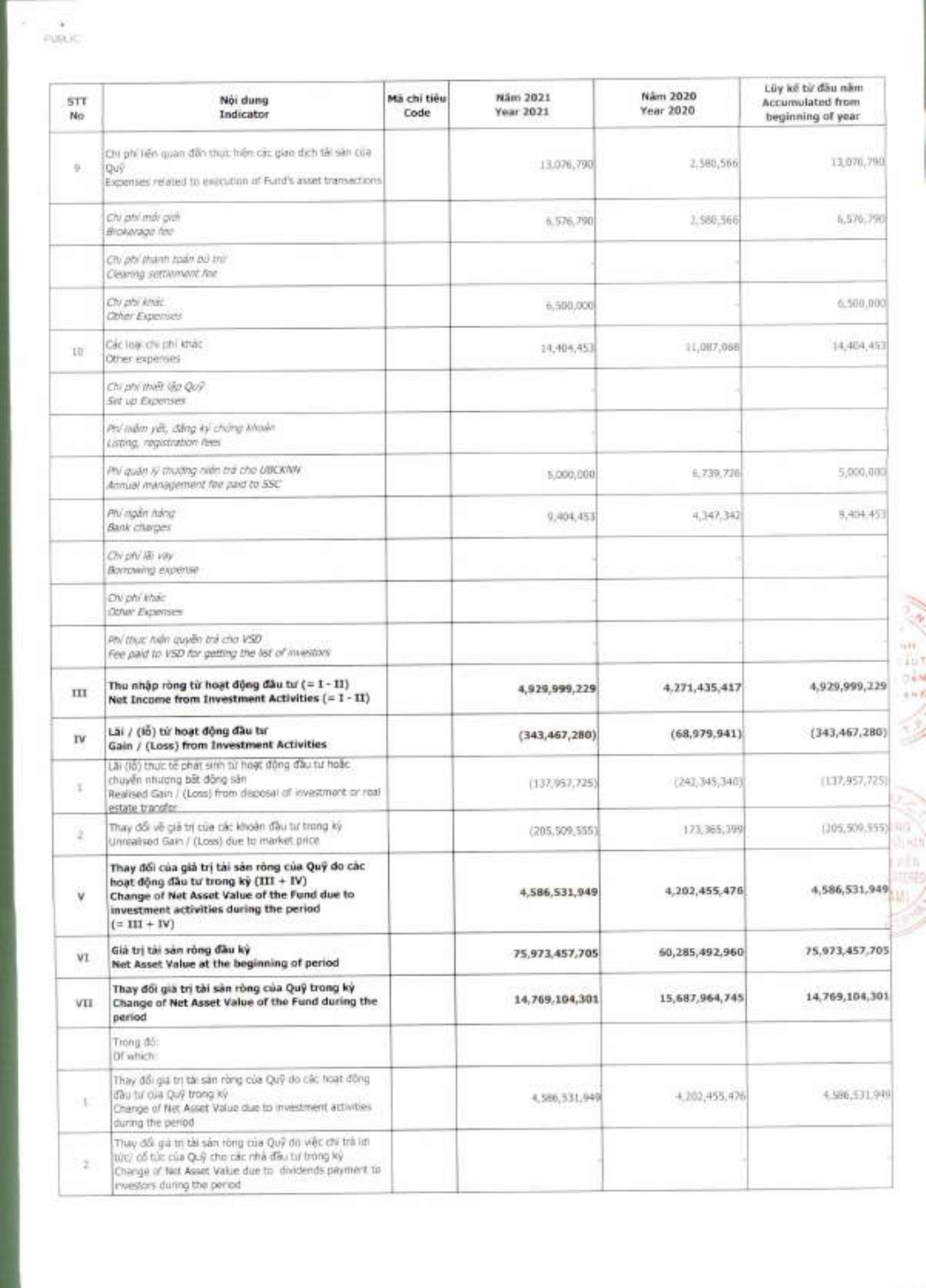| <b>STT</b><br>No                                                                                                                                                       | Női dung<br>Indicator                                                                                                                                      | Má chi tiêu<br>Code | Näm 2021<br><b>Year 2021</b> | Näm 2020<br><b>Year 2020</b> | Lüy kê từ đầu năm<br>Accumulated from<br>beginning of year. |
|------------------------------------------------------------------------------------------------------------------------------------------------------------------------|------------------------------------------------------------------------------------------------------------------------------------------------------------|---------------------|------------------------------|------------------------------|-------------------------------------------------------------|
| $\mathcal{L}_{\mathcal{A}}^{\mathcal{A}}(\mathcal{A})=\mathcal{L}_{\mathcal{A}}^{\mathcal{A}}(\mathcal{A})\otimes\mathcal{L}_{\mathcal{A}}^{\mathcal{A}}(\mathcal{A})$ | They đổi giá trị tài sán rộng do phật hành thêm/mus ia<br>chứng chi quý:<br>Change of Net Asset Value due to<br>subscription/redemption during the period. |                     | 10.182,572.352               | 11,485,509,765               | 10,182,572,352                                              |
|                                                                                                                                                                        | Thay do go tri tal san rong do phát hanh them Chung<br>chi Quy<br>Change of Net Asset Value due to subscription during the<br>period                       |                     | 21.390,271,902               | 15, 429, 856, 210            | 21,390,271,903                                              |
|                                                                                                                                                                        | Thay đổi gia thị tái sản công do mua lại Chứng chỉ Quỹ<br>Change of Net Asset Value due to redemption during the<br>beriod                                 |                     | (11, 207, 699, 550)          | (3.944, 346, 941)            | (11, 207, 699, 550)                                         |
| VIII                                                                                                                                                                   | Giá trị tài sản ròng cuôi kỳ<br>Net Asset Value at the end of period                                                                                       |                     | 90,742,562,006               | 75,973,457,705               | 90.742.562,006                                              |
| $\overline{\mathbf{R}}$                                                                                                                                                | Lợi nhuận binh quân năm (chỉ àp dụng đối với báo<br>cão năm)<br>Average annual profit (only applicable to annual<br>report)                                |                     | 4.586.531.949                | 4,202,455,476                | 4,586,531,949                                               |
|                                                                                                                                                                        | Tỷ suất lợi nhuận bình quân năm (chi áp dựng đối với bào<br>cão nămi<br>Average annual rate of return (only applicable to annual<br>report)                |                     | mse<br>5.33%                 | -399<br>n.34%                | 5.37%                                                       |

## Đại diện có thầm quyền của Ngân hàng giảm sát



Ngân hang TNHH MTV Standard Chartered (Việt Nam) Bùi Thị Huyền Trang

Phù chòng Dịch vụ Quân trị và Giên sắt Quỹ

### Đại diện có thầm quyền của Công ty quản lý Quỹ

Authorised Replace Latine of Fund Management Company



Công ty Liên doanh Quán lý Quý Đầu tư Chứng khoản Vietcombank Bùi Sỹ Tân

Phả Tổng Giám Độc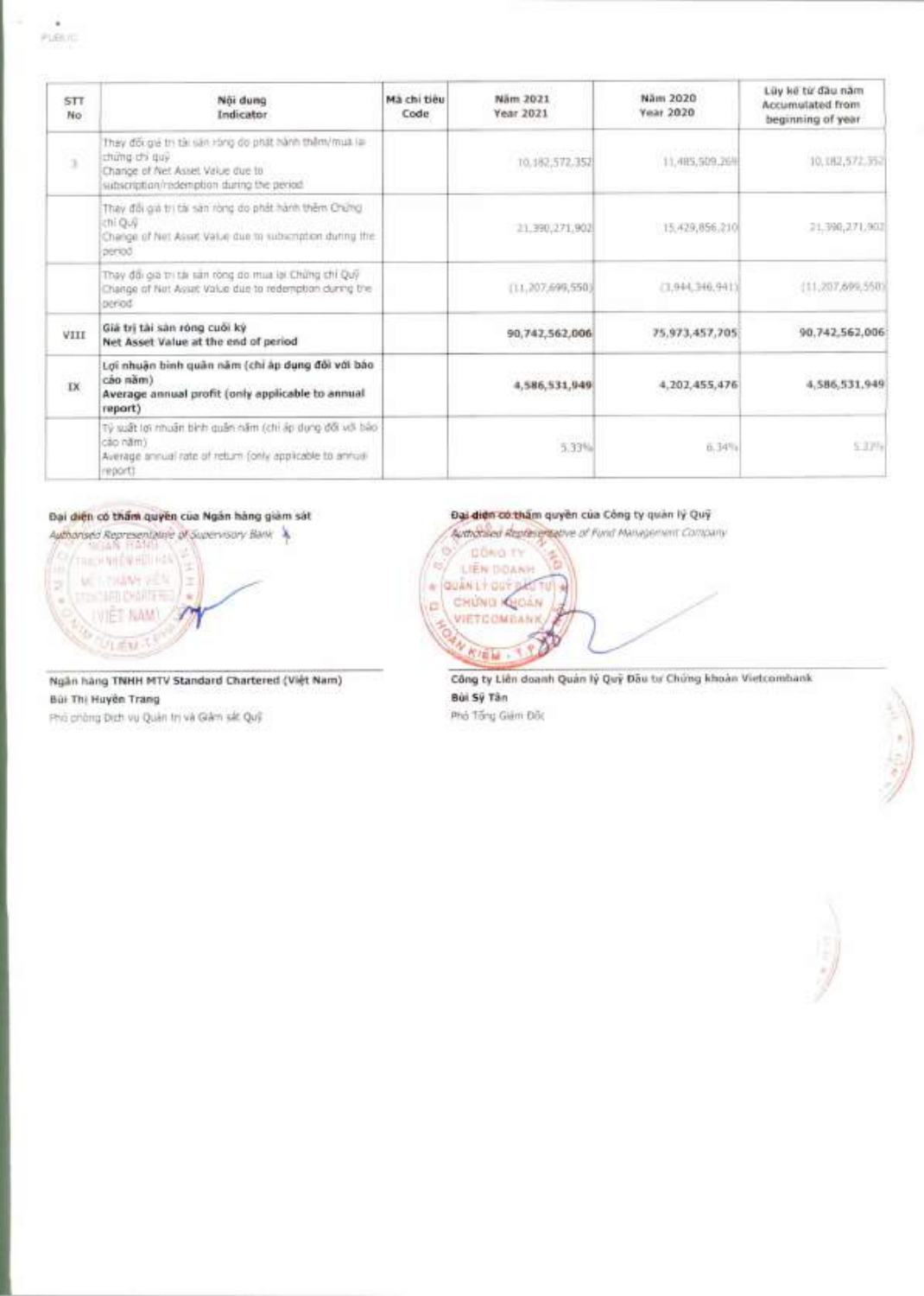Phu luc XXVI. Mau hao cho vit hout **Bong** cua Quy Appendix XXVI. Report on Fund's Operation

> с влам ними **Visio-Wille (0)** ALCT THANK YO **COMMODABIE**



יוארי שיטים של את אחריות של מונח את ממונים או ימים הם יש שלשל של הוא זו ממוקד קומים והמונים מונח ממונים ואת ממ<br>יומים השילוויות יומרים יולדי דייות המונים היא המונים ממונים המונים מונים מונים המונים במונים במונים מונים המונ

|                          | BẢO CÁO VỀ HOẠT ĐỒNG ĐẦU TƯ<br>REPORT ON INVESTMENT ACTIVITIES |
|--------------------------|----------------------------------------------------------------|
|                          | Tại ngày 31 tháng 12 năm 2021/ As at 31 Dec 2021               |
| Tên Công ty quân lý quỹ: | Còng ty Liên doarth Quán lý Quý Đầu tư Chứng khoản Vietcombank |
| Fund Management Company: | Victoombank Fund Management                                    |
| Tên ngân hàng giảm sát:  | Ngân hàng TNHH Một thành viên Standard Chartered (Việt Nam)    |
| Supervising panks-       | Standard Chartered Bank (Vietnam) Limited                      |
| Tên Quy:                 | Quy Dau Tu Trai Phiêu VCBF                                     |

**Ten Quy:** Fund name: VCBF Fixed Income Fund (VCBFIF)

**Ngày 16 thàng 03 năm 2022**<br> **Ngày 16 thàng 03 năm 2022**<br> **Departme Dife:** Nat 2022

Reporting Date: 16 Mar 2022

**A.** BA() cAo **CHUNG lit HOAT DOG DAU TUCUA QUY/GENERAL INFORMATION ON FUND'S INVESTMENT ACTIVITIES** 

## **ELI BÁO CÁO DANH MUC DÃU TƯ / INVESTMENT PORTFOLIO REPORT**

| HI                | BAO CAO DANH MUC DAU TU / INVESTMENT PORTFOLIO REPORT<br>NAM.                                                                                          |                         |                      |                                                                           |                                    |                                                                      |  |  |
|-------------------|--------------------------------------------------------------------------------------------------------------------------------------------------------|-------------------------|----------------------|---------------------------------------------------------------------------|------------------------------------|----------------------------------------------------------------------|--|--|
| <b>STT</b><br>No. | Loari<br>Category                                                                                                                                      | Mã chi<br>tiêu<br>Code. | Số Lượng<br>Quantity | Già thi trường<br>hoặc giá trị hợp lý tại<br>ngày bảo cáo<br>Market price | Tông già trị (Đông)<br>Value (VND) | Vitel<br>Ty lè % Tông già<br>tri thi san cua Quy<br>% of total asset |  |  |
| 1<br>$\mathbf{H}$ | BẤT ĐỘNG SẢN ĐẦU TƯ (KHÔNG ÁP DỤNG)<br>REAL ESTATE INVESTMENT (NOT APPLICABLE)<br>CO PHIEU NIEM YET, DANG KY GIAO DICH.<br>CHỨNG CHÍ QUÝ NIÊM YẾT      |                         |                      |                                                                           |                                    |                                                                      |  |  |
|                   | SHARES LISTED, SHARES REGISTERED FOR<br>TRADING, LISTED FUND CERTIFICATES                                                                              |                         |                      |                                                                           |                                    |                                                                      |  |  |
|                   | <b>TONG</b><br>TOTAL                                                                                                                                   |                         |                      |                                                                           |                                    | 0.00%                                                                |  |  |
| ш                 | CO PHIEU CHUA NIEM YET, DANG KY GIAO<br>DICH, CHÚNG CHÍ QUÝ KHÔNG NIÊM YẾT<br>SHARES UNLISTED, UNREGISTERED FOR<br>TRADING, UNLISTED FUND CERTIFICATES |                         |                      |                                                                           |                                    |                                                                      |  |  |
|                   | TONG<br>TOTAL                                                                                                                                          |                         |                      |                                                                           |                                    | 0.00%                                                                |  |  |
|                   | TONG CAC LOAI CO PHIEU<br>TOTAL SHARES                                                                                                                 |                         |                      |                                                                           |                                    | <b>Quoone CINO</b><br>LEN DO                                         |  |  |
| IV.               | TRAI PHIEU<br><b>BONDS</b>                                                                                                                             |                         |                      |                                                                           |                                    | $+ 1944417806$<br>CHUNG                                              |  |  |
| 11                | Trái phiếu niêm yết<br>usted bonds                                                                                                                     |                         | 435,548              |                                                                           | 43.665,761.791                     | VIETCO<br>REDEN                                                      |  |  |
| 1.1               | HDG1210U1                                                                                                                                              |                         | 172,548              | 99,975                                                                    | 17.249.026.822                     | 18.68%                                                               |  |  |
| 12                | MML121021                                                                                                                                              |                         | 123,000              | 99,577                                                                    | 12.247.971.369                     | 13,47%                                                               |  |  |
| 13                | MSNL190E                                                                                                                                               |                         | 140,000              | 101,200                                                                   | 14.157.963,600                     | 15.58%                                                               |  |  |
| 2                 | Trái phiếu chưa niềm yết<br>Unisted Bonds                                                                                                              |                         | 30,255               |                                                                           | 8,329,910,211                      | 4.169%                                                               |  |  |
| 2.1               | VICB2124002 9.2% 11 MAR 2024                                                                                                                           |                         | 13,255               | 100,250                                                                   | 1.338,810,211                      | 14份。                                                                 |  |  |
| 2.2               | VIET DRAGON SECURITIES 01/06/2022                                                                                                                      |                         | 7,000                | 1,000,000                                                                 | 7,000,000,000                      | 3,70%                                                                |  |  |
|                   | <b>TONG</b><br>TOTAL                                                                                                                                   |                         | 455,803              |                                                                           | 51,994,572,002                     | 57.19%                                                               |  |  |
| o<br>v            | CAC LOAT CHUNG KHOAN KHAC<br><b>OTHER SECURITIES</b>                                                                                                   |                         |                      |                                                                           |                                    |                                                                      |  |  |
| x                 | Quyền Irrual chứng khoản<br>Investment - Rights                                                                                                        |                         |                      |                                                                           |                                    | 0.00%                                                                |  |  |
| ä,                | Chi thết kho quốc quốc sau sản chi<br>Index future contracts                                                                                           |                         |                      |                                                                           |                                    | $(1.00\%)$                                                           |  |  |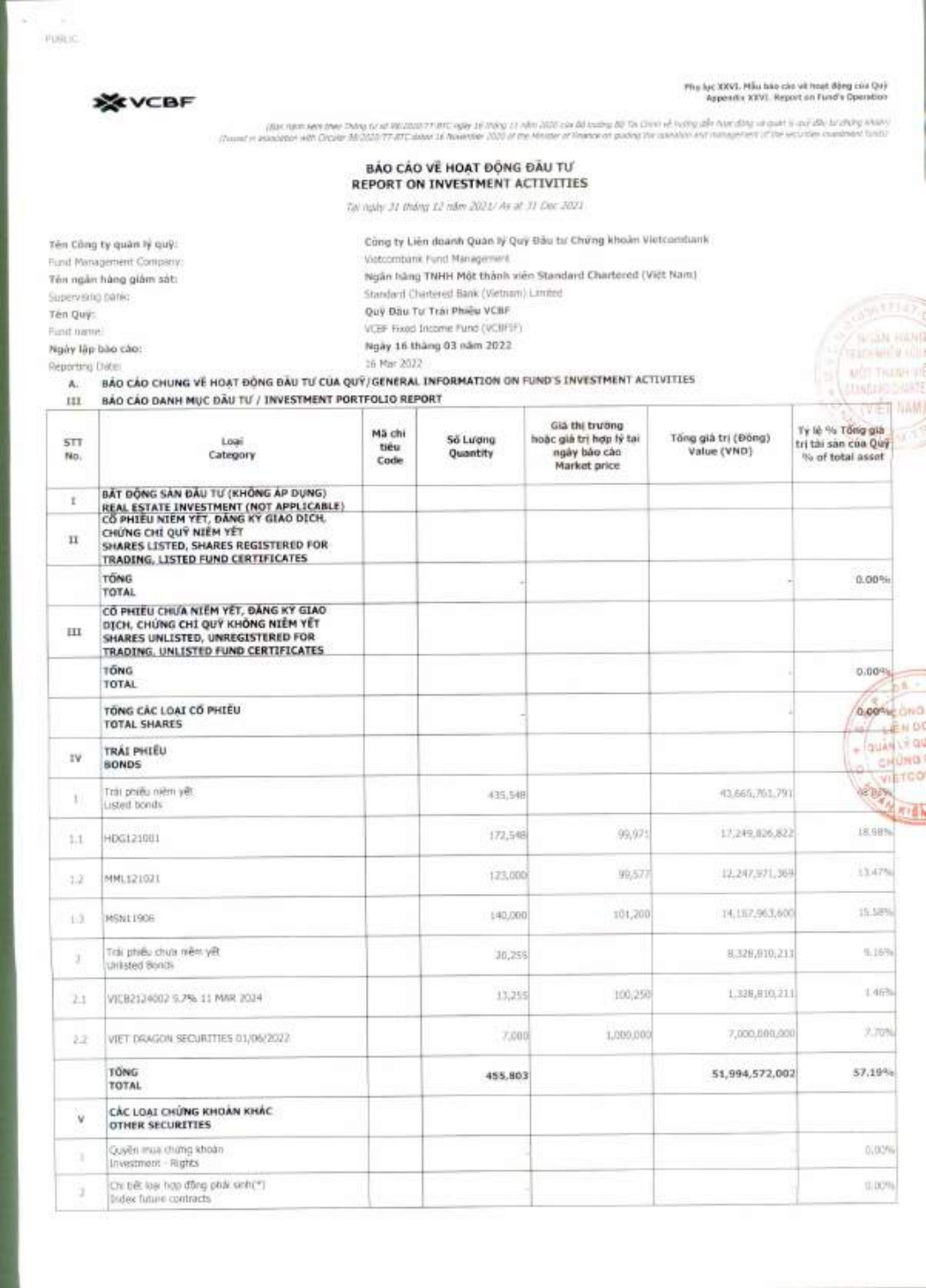G,

| STT-<br>No.      | Loai<br>Category                                                                                                        | Mä chi<br>tiéu<br>Code | So Luong<br>Quantity | Già thi trường<br>hoặc giá trị hợp lý tai<br>ngày bào cào<br>Market price | Tổng giả trị (Đồng)<br>Value (VND) | Tỷ lệ % Tổng giả<br>trí tài san của Quỹ<br>9% of total asset |
|------------------|-------------------------------------------------------------------------------------------------------------------------|------------------------|----------------------|---------------------------------------------------------------------------|------------------------------------|--------------------------------------------------------------|
|                  | TONG<br>TOTAL                                                                                                           |                        |                      |                                                                           |                                    | 0.00%                                                        |
|                  | TONG CAC LOAI CHUNG KHOAN<br>TOTAL TYPES OF SECURITIES                                                                  |                        |                      |                                                                           | 51,994,572,002                     | 57.19%                                                       |
| VI.              | CAC TAI SAN KHAC<br><b>OTHER ASSETS</b>                                                                                 |                        |                      |                                                                           |                                    |                                                              |
| 2                | Cổ tức được nhân.<br>Childeric receividies                                                                              |                        |                      |                                                                           |                                    | 0.00%                                                        |
| п                | Là trái phiêu được nhân<br>Coupon receivables                                                                           |                        |                      |                                                                           | 1,002,368,398                      | 1.77%                                                        |
| a                | Là tiên giớt và chững chỉ tiên giời được nhân<br>Interest receivables from bank deposits and certificates<br>of deposit |                        |                      |                                                                           | 366,347,945                        | 0,29%                                                        |
| $\alpha$         | Tiên bản chứng khoản chủ thu:<br>Outstanding Settlement of sales transactions.                                          |                        |                      |                                                                           |                                    | 0.00%                                                        |
| ÷                | Phật thu cho khoản cổ phiếu hạn chế chở mua<br>Reconvable from AP/Investors on securities on hold of<br>buying          |                        |                      |                                                                           |                                    | 造成性                                                          |
| $\tilde{\alpha}$ | Phái thu khác<br>Other receivables                                                                                      |                        |                      |                                                                           |                                    | 0.00%                                                        |
| ÷                | Tài san khác<br>Other assets                                                                                            |                        |                      |                                                                           |                                    | 0.00%                                                        |
|                  | TONG.<br>TOTAL                                                                                                          |                        |                      |                                                                           | 1,868,716.343                      | $2.06\%$                                                     |
| VII              | <b>TIEN</b><br>CASH                                                                                                     |                        |                      |                                                                           |                                    |                                                              |
|                  | Tiền, tương đương tiền<br>Cash, Cash Equivalents                                                                        |                        |                      |                                                                           | 22,050,764,085                     | 24.25%                                                       |
| 1.1              | Tiên giới ngôn hàng<br>Cliedh at Rank                                                                                   |                        |                      |                                                                           | 119, 185, 239                      | 0.13%                                                        |
| 12               | Các khoản tương đương tiên<br>Cash Equivalents                                                                          |                        |                      |                                                                           | 21,931,578,846                     | 34.12%                                                       |
| 2                | Tiền giá ngân hàng có kỳ han trên 3 tháng<br>Deposits with term over three (03) months                                  |                        |                      |                                                                           | 10,000,000,000                     | 157800                                                       |
| a                | Chứng chi tiên giới<br>Cerbficates of deposit                                                                           |                        |                      |                                                                           | 5,000,000,000                      | $\hat{\mathcal{P}}$<br>3,50%<br>5404                         |
| $\bar{a}$        | Công cụ chuyển nhượng.<br>Transferable instruments.                                                                     |                        |                      |                                                                           |                                    | 油料<br><b>HOAN</b>                                            |
|                  | TONG<br>TOTAL                                                                                                           |                        |                      |                                                                           | 37,050,764,085                     | <b>LANCIC</b><br>40.75%<br>$-2$                              |
| VIII             | Tổng giá trị danh mục<br>Total value of portfolio                                                                       |                        |                      |                                                                           | 90,914,052,430                     | 100.00%                                                      |

## Dai diện có th**ám quy**ện của Ngân hàng giảm sát

Authorised Representative of Supervisory Bank

**Willen Harris GIG-MENALISH** MOT. THANH 20EN × **ELIMINAS DARIERES** IVET NAME **COUNTY** 

**Ngan hang TNHH MTV Standard Chartered (Viet Nam) Bùi Thi Huyền Trang** Phil pháng Dich vụ Quân trì và Giám sát Quỹ

#### Oai **dign co tham quyen cua Gang ty quan ly Quit**

(ewe of Fund Management Company coNo T. y .1, c).4' è Ġ, tis. **LIEN DOANH**  OWAN LY OUY **PALITU** CHUNG KYCAN **CHONG CAN VIETCOMBANK KIEW** 

Công ty Liên doanh Quan lý Quỹ Đầu từ Chứng khoản Vietcombank **Bin Sy Tan**  Pho -Ring Giam **Dgc**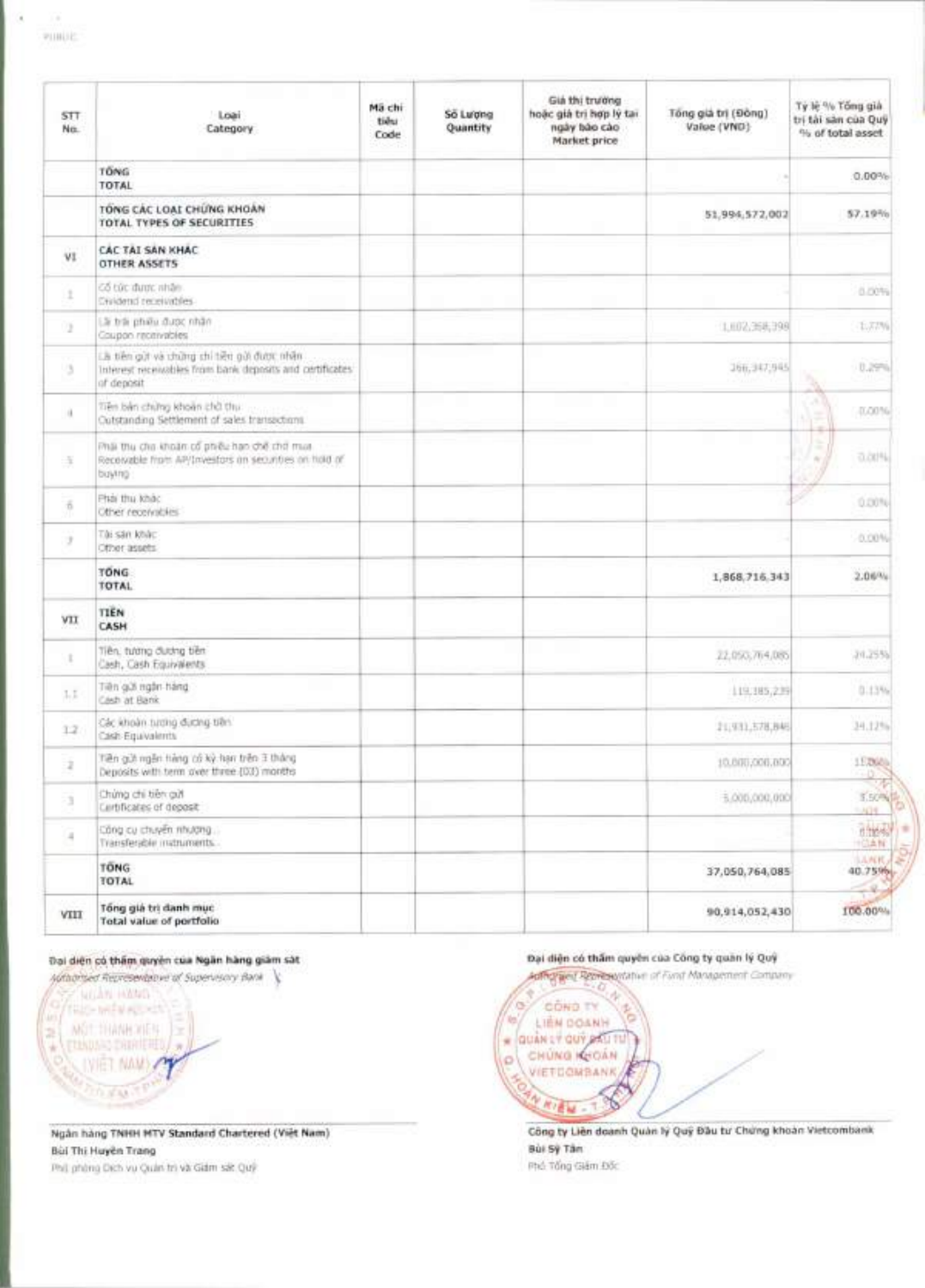PUBLIC



the late airs are Thing and Michigan Profit car in limit 17 shall be only as a subscribed and said the only one on the profit in the profit of the state of finance access of special contents in the second for several best

#### BẢO CÁO VỀ HOẠT ĐỘNG ĐẦU TƯ REPORT ON INVESTMENT ACTIVITIES

Wen 2021? Year 2021

| Two Clinta by quare by auto-<br>Pural Management, Darrighty,<br>Ter resin have glam ast                                                                                                                               | Cong by Liam dearth Quan by Quy Bão by Chimo whoch vintcombakis<br>Vietcombank Punit Wanagement<br>Ngàn hàng TNHH Mới thành viên Standard Charleret (1981 Nam) |
|-----------------------------------------------------------------------------------------------------------------------------------------------------------------------------------------------------------------------|----------------------------------------------------------------------------------------------------------------------------------------------------------------|
| To perform in Sanks                                                                                                                                                                                                   | Statistical Checkment Bank (Watchend Limited).                                                                                                                 |
| Ten Gey:                                                                                                                                                                                                              | Dev Das Tu Trai Philip VCBF                                                                                                                                    |
| Punt varies                                                                                                                                                                                                           | VCBF flead breams fund (VCBFJF)                                                                                                                                |
| Naire lite bot circ.                                                                                                                                                                                                  | Ngày 16 tháng 01 năm 2022                                                                                                                                      |
| Reporting Date:                                                                                                                                                                                                       | 16 May 2022                                                                                                                                                    |
| A :: BAO CAO CHUNG VÊ HOAT DÔNG GÂU TƯ CỦA QUY/GENERAL INFORMATION ON FUND'S INVESTMENT ACTIVITIES<br>TV 8AO CAO HOAT GÓNG VAY, GIAO DICH MUA BAN LAI / REPORT ON BORROWING OPERATION. REPO/REVERSE REPO TRANSACTIONS |                                                                                                                                                                |
|                                                                                                                                                                                                                       | A STATE AND A PARTITION OF A STATE OF                                                                                                                          |

|          | Mội dung hoạt động (nều chi tiết<br>theo muc tiêu và đối tắc)<br><b>Description</b>                               | Muc<br><b>Boil the</b><br><b>Mã chi</b><br>tions:<br><b>Counterp</b><br>dam bao<br>arty<br>Code<br>Collaboral |                |                       |                                             | Già tri khoàn                     |                                                                                     | This diam giao dich<br>As at transaction date | That digm bao cao<br>As at reporting date                                |  |
|----------|-------------------------------------------------------------------------------------------------------------------|---------------------------------------------------------------------------------------------------------------|----------------|-----------------------|---------------------------------------------|-----------------------------------|-------------------------------------------------------------------------------------|-----------------------------------------------|--------------------------------------------------------------------------|--|
| 5T<br>No |                                                                                                                   |                                                                                                               | tiêu / Tài sán | Ky han<br><b>Term</b> | vay hoặc khoản<br>che vay<br><b>Arnount</b> | Notry thing silm.<br><b>Custe</b> | Ty is gia tri hop-<br>diling/gilk tri tái sán<br>rong cua quý<br><b>Balance/NAV</b> | Now thing nim<br>Date                         | TV FE giá tri bop<br>döng/già tri tài san<br>ròng của quý<br>Balance/MAV |  |
|          | Did shown you'relier (they one auth hims him-<br>about<br>Burnings SWEET IN ANTI-GMPACE                           |                                                                                                               |                |                       |                                             |                                   |                                                                                     |                                               |                                                                          |  |
|          | Tiông già th' các khoán xay tiênggia tri tái<br>with mong<br>Berewings/NAV                                        |                                                                                                               |                |                       |                                             |                                   |                                                                                     |                                               |                                                                          |  |
| ÷        | Hop dong Reps (mile on Juli 1202 Apr)<br>(athiel)<br>Regio continuit (UMW) for warrh contract/-                   |                                                                                                               |                |                       |                                             |                                   |                                                                                     |                                               |                                                                          |  |
|          | Tiong gui to sac hop dong Kapa/gui to till<br>II jakkiröng<br>Total value of Repo contracts/WW                    |                                                                                                               |                |                       |                                             |                                   |                                                                                     |                                               |                                                                          |  |
|          | TOYO US thi car khoan vavilus thi tai sain.<br>Wend (wiled)<br>Total storowings, Reportativ [ #E+10]              |                                                                                                               |                |                       |                                             |                                   |                                                                                     |                                               |                                                                          |  |
|          | Dho yay chain yinkin yinki yay yay cirt<br>hair dikeli-<br>Securities lending (With In/AMP)<br>(contract)         |                                                                                                               |                |                       |                                             |                                   |                                                                                     |                                               |                                                                          |  |
|          | Filing gut the star from other grant for the sale.<br>III. liting<br>Information database raised                  |                                                                                                               |                |                       |                                             |                                   |                                                                                     |                                               |                                                                          |  |
|          | Hot: (Drig Reverse Rissio (me); chr bift<br>time hop athol.<br>Ileverse Reals contract (Detail by each<br>LOHDAY. |                                                                                                               |                |                       |                                             |                                   |                                                                                     |                                               |                                                                          |  |
|          | Tông giá to các họp đồng giá trì tát sáir<br>In integ.<br>Total contract value/Mrs                                |                                                                                                               |                |                       |                                             |                                   |                                                                                     |                                               |                                                                          |  |
|          | 10 to just to dig khoan cho wwigia to tak<br>$= 100,000,000,000$<br>Total Luans/NMr (+III + IV).                  |                                                                                                               |                |                       |                                             |                                   |                                                                                     |                                               |                                                                          |  |
|          |                                                                                                                   |                                                                                                               |                |                       |                                             |                                   |                                                                                     |                                               |                                                                          |  |

**MARTINEZ** 

the date of them question as Holm hang gian sitt.<br>Hammed American final Sciences Bax

MOT THANK VIEN

**PANIER SHIRTHES!** ×

WET NAME OF

**Marine Synderman of fund N** G  $\mathfrak{m}'$ LIÊN DOANN - QUÂN LÝ QUÝ CÁN **VIETCOMEANK** T Q **ATEM** ٩ Cong to tien down Qubs IV Qui Dau tu Chiny khoin Vietzenham.

Cal dren on thing super cas Cong by quiet by Quiz

**CALL O** 

Ngãn hàng TNHH MTV Standard Chartered (Việt Nam) **Húi Thị Huyền Trang** Phó phòng Dolt và Quên trị và Diện sát Quỹ

**Bút 55 Tân** Highling Gam (0):

Q.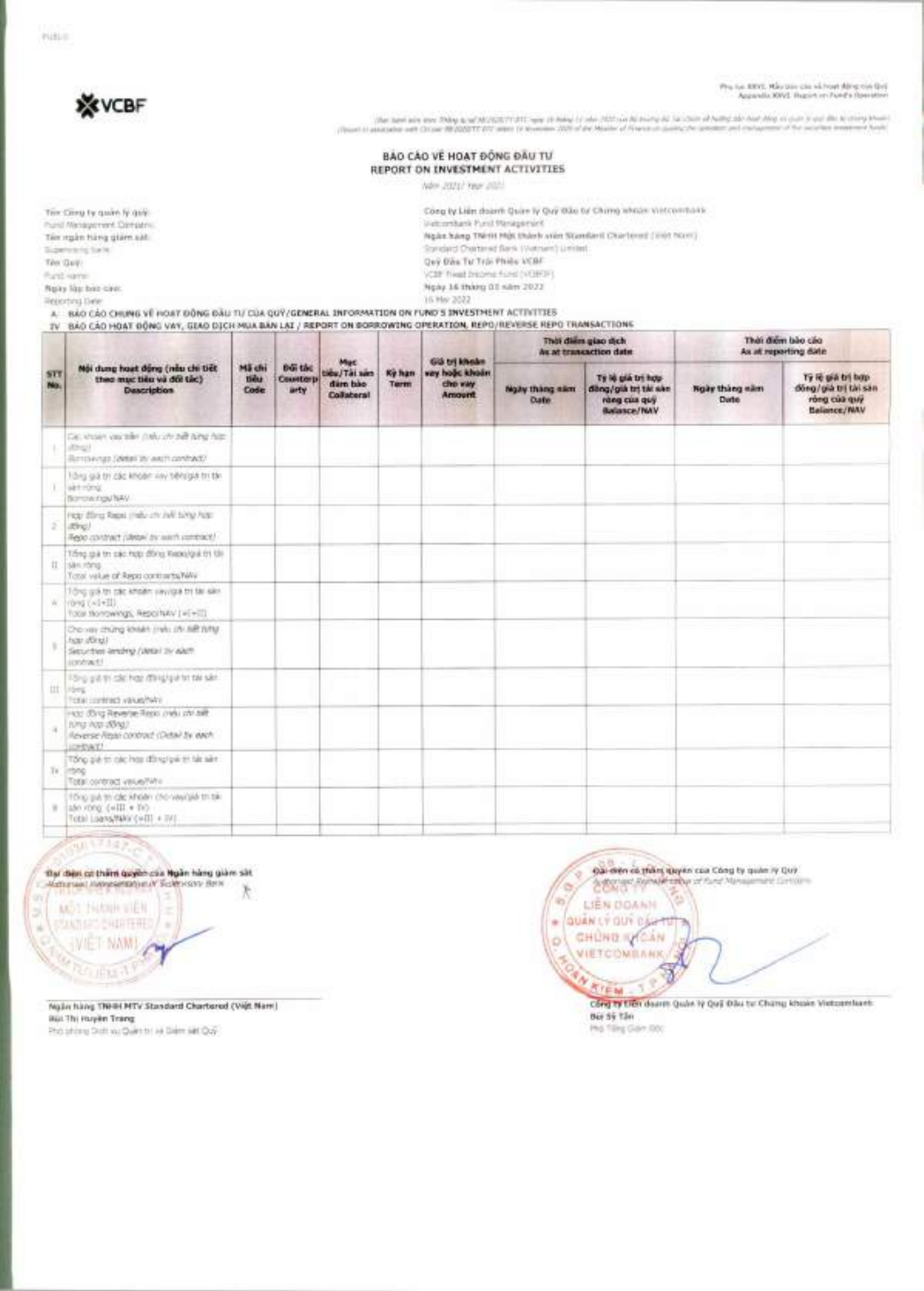Phy fac XXVI, Mẫu hào cáo về hoạt động của Quỹ<br>Appendix XXVI, Report an Fund's Operation



(Service Man they brid 382020 There by Hi Man 11 AM) (SSI Jua 88 to the Star) of turns aft hus they is auto it as this to they elsen.<br>(Down in an over the Start Man 19 to the Hill of the Man 10 and the Minds of Phace or pu

| BAO CAO VE HOAT DONG DAU TU     |
|---------------------------------|
| REPORT ON INVESTMENT ACTIVITIES |
| Net 2021/ Year 2021             |

| Tên Công ty quan lý quý:                 | Công ty Liên doanh Quản lý Quỹ Đàu tư Chứng khoản Vietcombank |
|------------------------------------------|---------------------------------------------------------------|
| Fund Mariagement Company:                | Vehichlienk Fund Management                                   |
| Tên ngăn hàng giàm sát:                  | Ngàn hàng TNHH Nột thành viên Standard Chartered (Việt Nam)   |
| Supervising Bank:                        | Standard Chartered Bank (Wetnam) Limited                      |
| Tên Quy:                                 | Quy Dàu Tư Trái Phiêu VCBF                                    |
| Fund mener:                              | VCBF Fixed Income Fund (VCBEIF)                               |
| <b>SALES STATES</b><br>Ngày làp bào cào: | Ngày 16 tháng 03 năm 2022                                     |
| Reporting Date:                          | テレビアン ホット・リング・リーン アンドレ<br>16 Mai 2022                         |

| A.              | BAO CAO CHUNG VE HOAT ĐỘNG ĐẦU TƯ CỦA QUÝ/GENERAL INFORMATION ON FUND'S INVESTMENT ACTIVITIES<br>MỘT SỐ CHÍ TIÊU KHÁC / OTHER INDICATORS                                                                                                                                                                        |                     |                       | antifik                                                                          |
|-----------------|-----------------------------------------------------------------------------------------------------------------------------------------------------------------------------------------------------------------------------------------------------------------------------------------------------------------|---------------------|-----------------------|----------------------------------------------------------------------------------|
| v<br>STT<br>No. | Chi tieu<br><b>Indicators</b>                                                                                                                                                                                                                                                                                   | Mă chi tiêu<br>Code | Näm 2021<br>Year 2021 | NGRS 102<br>Nám 2020<br><b>SEAR PEAK</b><br>Year 2020<br>والطما<br><b>MASSIM</b> |
| $\mathbb T$     | CÁC CHÍ TIÊU VỀ HIÊU QUẢ HOẠT ĐỒNG<br>INVESTMENT PERFORMANCE INDICATORS                                                                                                                                                                                                                                         |                     |                       | 竹胡<br><b>TONIA</b><br>丁山                                                         |
| X.              | Tỷ lễ giá dịch vụ quản lý quỹ trà cho công ty quản lý quỹ/Giá trị tái sản ròng<br>trung binh trong ky (%)<br>Management fee paid to the fund management company/Average NAV (%)                                                                                                                                 |                     | 0.10%                 | to Hy<br>0.52% 1.15%                                                             |
| 2               | Tý lệ giá đích vụ khi ký, giám sắt trả cho Ngân hàng Giảm sát/Giá trị tái sán<br>rúng trung binh trong ký (%)<br>Custody and supervising fees paid to the Supervisory Bank/Average NAV (%).                                                                                                                     |                     | 0.5336                | 11.67%                                                                           |
| 13              | Tỷ lệ chỉ phí dịch vụ quản trị quỹ, và các chi phí khác mà công ty quân lý quỹ<br>trà cho tổ chức cung cấp dịch vụ có liên quan/Giá trị tài sản rông của quỹ<br>(W) wk pnord ring grund<br>Fund admin fee, and other fees paid to relating services providers by the fund<br>management company/Average NAV (%) |                     | 0.43%                 | 耳玉戸山                                                                             |
| $\Lambda$       | Chi phí kiệm toàn tra cho tổ chức kiếm toàn (nhà phát sinh)/Giá trị tài sán<br>rông trung bình trong kỳ (%).<br>Auditing fee paid to auditing organizations (if any)/Average NAV (%).                                                                                                                           |                     | 0.17%                 | 11.22%                                                                           |
| $\sim$          | Chi phỉ trà cho tổ chức quản lý bất động sản/ Giá trị tài sản<br>ràng trung bình trong kỳ (%) (không áp dụng)<br>Fee paid to Reel Estate management organisation/ Average NAV (%) (not<br>acquicable)                                                                                                           |                     |                       |                                                                                  |
| 油               | Chi phí trà cho doanh nghiệp thầm đinh giả bất động sản/Giả<br>tri tái sáin ròng trung bình trong kỳ (%) (không áp dung)<br>Fee paid to Real Estate valuation service provider/ Average NAV (%) (not<br>applicable)                                                                                             |                     |                       | $\overline{\mathbb{P}}\to\overline{\mathbb{P}}$                                  |
| 7               | Chi phí dịch vụ tự vẫn pháp lý, dịch vụ báo giá và các địch vụ hợp lý khác, thủ<br>lạo trả cho ban đai diễn quỹ/Giả trị tài sán rộng trung tinh trong ký (%)<br>Legal consultancy, price quotation and other appropriate service fees;<br>enturerations paid to the Board of Representatives/Average NAV (%)    |                     | $0.14M_0$             | CONG!<br><b>ANDO</b><br>上空节<br>LY GU<br><b>DOAN</b><br>CHISNO.                   |
| п               | Tý lệ chi phí (Giá trị tài sán rộng trung bình trong kỳ (%)<br>Expense/Average NAV (%)                                                                                                                                                                                                                          |                     | 1.43%                 | <b>RANGTOON</b>                                                                  |
| ×               | Tốc đồ vòng quay danh mục trong ký (%) = (Tống giá bì mua vào + tổng giá<br>trị bản ra) x 100%/ (2 x Giá trị tài sản rồng trung bình trong kỳ)<br>Portfolio tumover rate (%) = (Total value of purchase transactions = total<br>value of sales transactions) = 100%/ (2 x Average NAV) (**)                     |                     | 31,44%                | 何以臣物<br>23.97%                                                                   |
| 100             | Tỷ lễ thu nhập (tính cả thu nhập từ liệt, cổ tức, trái tức, chênh<br>lệch giả)/ Giá trị tài sân ròng (không áp dụng)<br>Income (including interest income, dividend, coupon income and unrealised<br>Usin)/ Average NAV (%) (not applicable)                                                                    |                     |                       |                                                                                  |
| $\rm II$        | CAC CHI TIEU KHAC<br>OTHER INDICATORS                                                                                                                                                                                                                                                                           |                     |                       |                                                                                  |
|                 | Cuy mò quy đầu kỳ (tính theo mệnh giá chứng chi quý).<br>Fund scale at the beginning of the period (based on par value of fund<br>certricate)                                                                                                                                                                   |                     | 70,112,037,000        | 59,283,825,500                                                                   |
| t.              | Tổng giả trị chứng chi quỹ đang lưu hành đầu kỳ<br>Total value of outstanding Fund Certificate at the beginning of period.                                                                                                                                                                                      |                     | 70.112,037,000        | 59,283,805,500                                                                   |
|                 | Tổng số tượng chứng chỉ quỹ đang lưu bành đầu kỳ<br>Total number of outstanding fund Certificate at the beginning of period                                                                                                                                                                                     |                     | 2201, 203, 25         | 5.928.390.55                                                                     |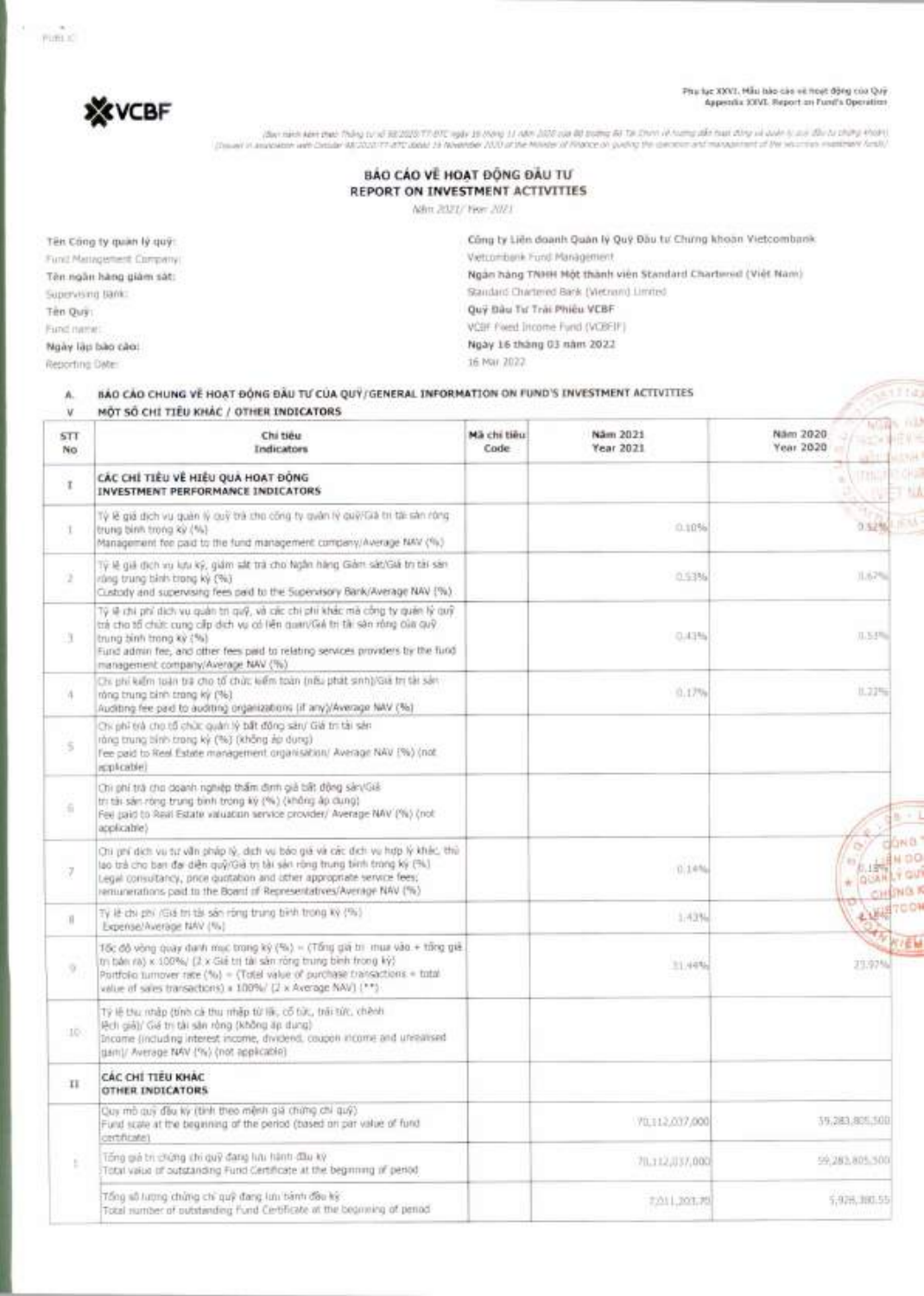| <b>STT</b><br>No | Chi tiêu<br>Indicators                                                                                                                                                            | Má chi tiêu<br>Code | Näm 2021<br>Year 2021 | Nam 2020<br>Year 2020 |
|------------------|-----------------------------------------------------------------------------------------------------------------------------------------------------------------------------------|---------------------|-----------------------|-----------------------|
|                  | They đổi quy mô quỹ trong ký (tính theo mênh giá chứng chỉ quỹ)<br>Change of Fund scale dunng the genod (based on par value of fund corbficate)                                   |                     | 9, 264, 239, 500      | 10.828.211.500        |
|                  | Thay dis so king ching chi gui trong ky<br>Change of Number of Fund Certificates cluring the period.                                                                              |                     | 926-173.95            | 1,062,823.15          |
|                  | They difk guil to von trong ký (theo mêrio giá).<br>Change in capital amount during the period (based on par value).                                                              |                     | 9,204,739,500         | 10.828,231,500        |
| x                | 55 lượng chứng chi quỹ phát hành thêm trong kỳ<br>Number of Fund Certificates subscribed during the period                                                                        |                     | 1,932,590.22          | 1.458.01 U.DA         |
|                  | Giá trị vấn hay đồng thêm trung kỳ (theo mênh giá).<br>Net subscription amount during the period (based on par value)                                                             |                     | 19.125.002.200        | 14,580,190,400        |
|                  | 56 lượng chúng chỉ quỹ mùi tại trong kỳ<br>Number of Fund Certificates redeemed during the period.                                                                                |                     | (1,005,116.27)        | (375, 195.85)         |
|                  | Giá trí vớn phái thanh tuần trong kỳ khi đắp ứng lênh của nhà đầu từ (theo<br>ing main<br>hat redemption amount during the cented (based on par value).                           |                     | 110,061,162,7001      | [3,751,958,900]       |
|                  | Duy mô quỹ cuối kỳ (tính theo mènh giá chứng chi quý)<br>Fund scale at the end of the penud (based on par value)                                                                  |                     | 79.176.776.500        | 70,112,037,000        |
| T.               | Tổng giá trí thì trưởng cần quỹ đong lưu hành cuối kỳ (theo mộnh gia)<br>Total value of substanding Fund Certificate at the end of the period (based on<br>par value).            |                     | 79,176,776,500        | 200112,037,000<br>-13 |
|                  | Tổng số lượng chứng chi quỷ đang lưu tiếnh cuối kỳ<br>Total number of outstanding fund Certificate at the end of the period-                                                      |                     | 2,937,677.65          | 3b<br>2,011,203.00    |
| ×                | Tý lệ năm giữ chứng chỉ quỹ của công ty quân lý quỹ và người có liên quan<br>CUO KV.<br>Fund Management Company and related parties' ownership ratio at the end of<br>the period. |                     | 66.60%                | 73.41%                |
| ÷                | Tế lễ cầm giữ chứng chi quỹ của 10 nhà đầu từ tân nhất cuối ký<br>Top 10 investors' mimership ratio at the end of the period                                                      |                     | 52.43%                | 88.00%                |
| s.               | Tý lệ năm giữ chứng chỉ quỹ của nhà đầu tự nước ngoài cuối ký:<br>Foreign investors' ownership ratio at the and of the period-                                                    |                     | 1,92%                 | 1.13%                 |
| ×                | Già trị thi sản rông trên một đơn vì quỹ cuối kỳ.<br>Not asset value per l'und Certificate at the end of period                                                                   |                     | 11,421.87             | 10,835,007            |
| y,               | Già trị thị trường trên một chứng chỉ quỹ/cổ phiếu cuối kỳ (không áp dụng)<br>Market price per fund certificates at the end of period (not applicable).                           |                     |                       |                       |
| 56               | 55 nhà đầu tư tham gia vào quỹ, kế cả giao dịch ký danh<br>Number of investors of the Fund at the end of the period                                                               |                     | 281                   | 253                   |

#### **Ghi cha / Notes:**

Các chi bêu từ 1 dên 10 của "Chi bêu về hiệu quá hoạt động" đã được điệu chinh dễ phạn ánh số liêu trên cơ sơ hoạt dộng trên năm bằng cách nhân các chỉ tiêu này với 12 (đối với

báo cáo tháng), 4 (dối với báo cáu quý), 2 (đỡ với báo cáo bán niên), 1 (đỡ với trìn cáo năm).<br>Al trocator stárting from number 1 to 10 df "Tovestment performance indicators" are annualized to inflect o rate that in based with 12 (monthly report) or 4 (quarterly report) or 2 (semi-annual report) or 1 (annual report). ñ,

(\*\*) Không tinh điền giả tri cam kết của các hợp đồng tương lai chi số.

Excluding the committed value of the Index Futures contracts.

## **Dal dien** cd **them quyen Cita Ngan hang Om sat**

Authorised Representative of Supervisory Bank **コミロイ WEED トロンモス**  $\leq$   $\frac{1}{\pi}$  ,  $\frac{1}{\pi}$  ,  $\frac{1}{\pi}$  ,  $\frac{1}{\pi}$  ,  $\frac{1}{\pi}$  ,  $\frac{1}{\pi}$  ,  $\frac{1}{\pi}$  ,  $\frac{1}{\pi}$  ,  $\frac{1}{\pi}$  ,  $\frac{1}{\pi}$  ,  $\frac{1}{\pi}$  ,  $\frac{1}{\pi}$  ,  $\frac{1}{\pi}$  ,  $\frac{1}{\pi}$  ,  $\frac{1}{\pi}$  ,  $\frac{1}{\pi}$  ,  $\frac{1}{\$  $(1257, \text{MAD})$ V::,,..*?* , ULI *-* A*.9* 

**Ngan hang TNHH MTV Standard Chartered (Viet Nam) Bid Thi Huyen Trang** 

Phd phong Dich vu Quan tri va Giarn sat Quy

 $|1.0110|$ Bại **d<del>iện có thầm</del> quy**ên của Công ty quản lý Quý 1616 thorised Adamser plays of Fund Management Company CoNe TY  $O<sub>2</sub>$ LIEN DOANH QUANLY QUY DELITY CHUNG **IQIDAN** \75:0VIETCOMBANK **NIEM-**

Công ty Liên doanh Quan Iy Quy Dâu tu Chung khoan Vietcombank **Bid Sy Tan**  Phd Tong Giam Doc

-156

43480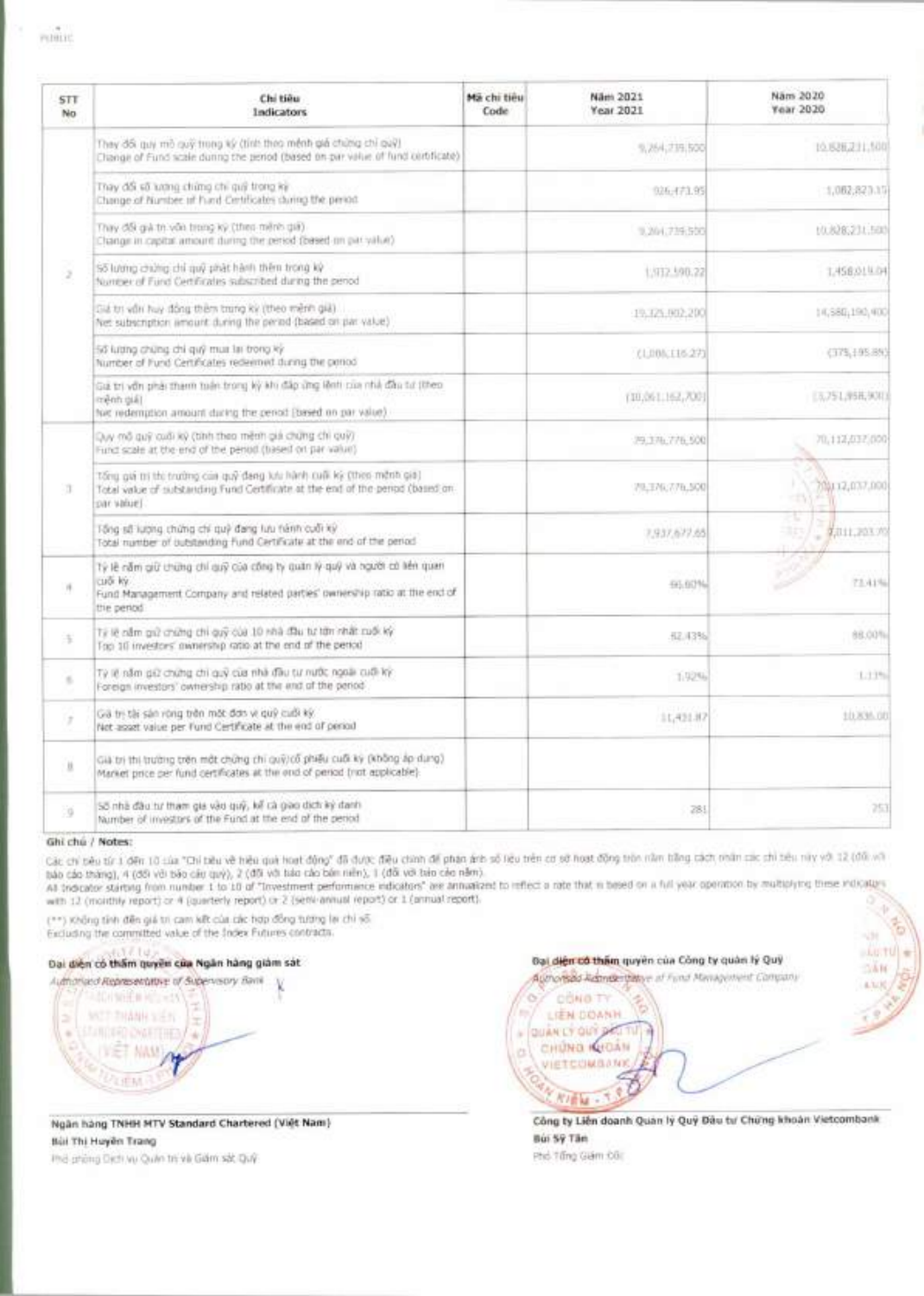#### Phu luc so 03. Mau bac cao host dong dau tư của quỹ mớ Appendix 03. Report on Open ended Fund's Investment Activities

9

**\*** QUAN

CON **LIEN C** 

VIETCO

(Ban hanh kern then Thong W*.* s5 91/2019777-B7C ngay 31 thang 12 nam 2019 ct.ia BO trirdng Bo Tai chinh sad crOi; b6 sung mot so Thong to quy dinh vệ chế độ bảo cáo và thủ tục hành chinh áp dụng với công ty quân lý quỹ, quỹ đầu tư chúng khoản và công ty đầu tư chúng khoản). (Issued in association with Circular 91/2019/TT-B7C dated 31 December 2019 of the Minister of Finance on amending and supplementing several Circulars on the reporting regime and administrative procedures applicable to fund management company, investment fund and investment company)

# **BÁO CÁO HOAT ĐỒNG ĐẦU TƯ CỦA QUÝ MỚ REPORT ON OPEN ENDED FUND'S INVESTMENT ACTIVITIES**

Nam 2021/ Year 2021

Ten Cong ty quan ly quy: Fund Management Company: **Ten ngan hang giam sat:** Supervising bank: **Ten Quy:** Fund name: **Ngay lap bao cao:**  Reporting Date: Công ty Liên doanh Quân lý Quỹ Đầu tư Chứng khoản Vietcombank Vietcombank Fund Management **Ngan hang TNHH Một thành viên Standard Chartered (Việt Nam)** Standard Chartered Bank (Vietnam) Limited Quy Đầu Tư Trái Phiếu VCBF **VCBF** Fixed Income Fund (VCBFIF) **Ngay 16 thang 03 nam 2022**  16 Mar 2022

# **A. BAO CAO CHUNG \ft HOAT DOG DAU CUA QUY/GENERAL INFORMATION ON FUND'S INVESTMENT ACTIVITIES**

#### **THÔNG KẾ PHÍ GIAO DỊCH / REPORT ON BROKER FEE** VI

|                  |                                                                                                                                                                                                                                                      |                                                                                                     | Tỷ lệ giao dịch của quỹ/công ty tại từng công ty chứng khoán                                                                           |                                                                                                            |                                                                                                                                                     |                                                                  |                                                                                               |
|------------------|------------------------------------------------------------------------------------------------------------------------------------------------------------------------------------------------------------------------------------------------------|-----------------------------------------------------------------------------------------------------|----------------------------------------------------------------------------------------------------------------------------------------|------------------------------------------------------------------------------------------------------------|-----------------------------------------------------------------------------------------------------------------------------------------------------|------------------------------------------------------------------|-----------------------------------------------------------------------------------------------|
| Số thứ tư<br>No. | Tên (mã) các công ty chứng khoán (có giá<br>trị giao dịch vượt quá 5% tổng giá trị giao<br>dịch kỳ báo cáo)<br>Name (code) of securities companies<br>(with transaction value exceeding 5% of<br>the Fund's total transaction value for the<br>year) | Quan hè với công<br>ty quản lý quỹ<br><b>Relationship with</b><br>the Fund<br>Management<br>Company | Giá trị giao dịch<br>trong kỳ bảo cáo của<br>quy<br><b>Fund's transaction</b><br>value for the year<br>with each securities<br>company | Tổng giá trị giao<br>dịch trong kỳ bảo cáo<br>cua quy<br>Fund's total<br>transaction value for<br>the year | Tỷ lệ giao dịch của<br>quỹ qua công ty<br>chứng khoán trong<br>ký báo cáo<br>Percentage of the<br>Fund's total<br>transaction value<br>for the year | Phi giao dich<br>bình quân<br>Average<br>transaction<br>fee rate | Phi giao dich<br>binh quân trên<br>thi trường<br>Market<br>average<br>transaction fee<br>rate |
| (1)              | (2)                                                                                                                                                                                                                                                  | (3)                                                                                                 | (4)                                                                                                                                    | (5)                                                                                                        | $(6) = (4)/(5)\%$                                                                                                                                   | (7)                                                              | (8)                                                                                           |
|                  | Công ty Cổ phân Chứng khoản Ngân hàng Đầu<br>tu và Phát triển Việt Nam<br><b>BIDV Securities Joint Stock Company</b>                                                                                                                                 | Không liên quan<br>Non-related                                                                      | 4,152,640,000                                                                                                                          | 49,765,998,426                                                                                             | 8.34%                                                                                                                                               | 0.020%                                                           | $0\% - 0.15\%$                                                                                |
| $\mathfrak{D}$   | Công ty cổ phân chứng khoán Thành phố Hồ Chí<br>Minh<br>Ho Chi Minh City Securities Corporation                                                                                                                                                      | Không liên quan<br>Non-related                                                                      | 8,648,414,080                                                                                                                          | 49,765,998,426                                                                                             | 17.38%                                                                                                                                              | 0.020%                                                           | $0\% - 0.15\%$                                                                                |

PUBLIC

**XVCBF**